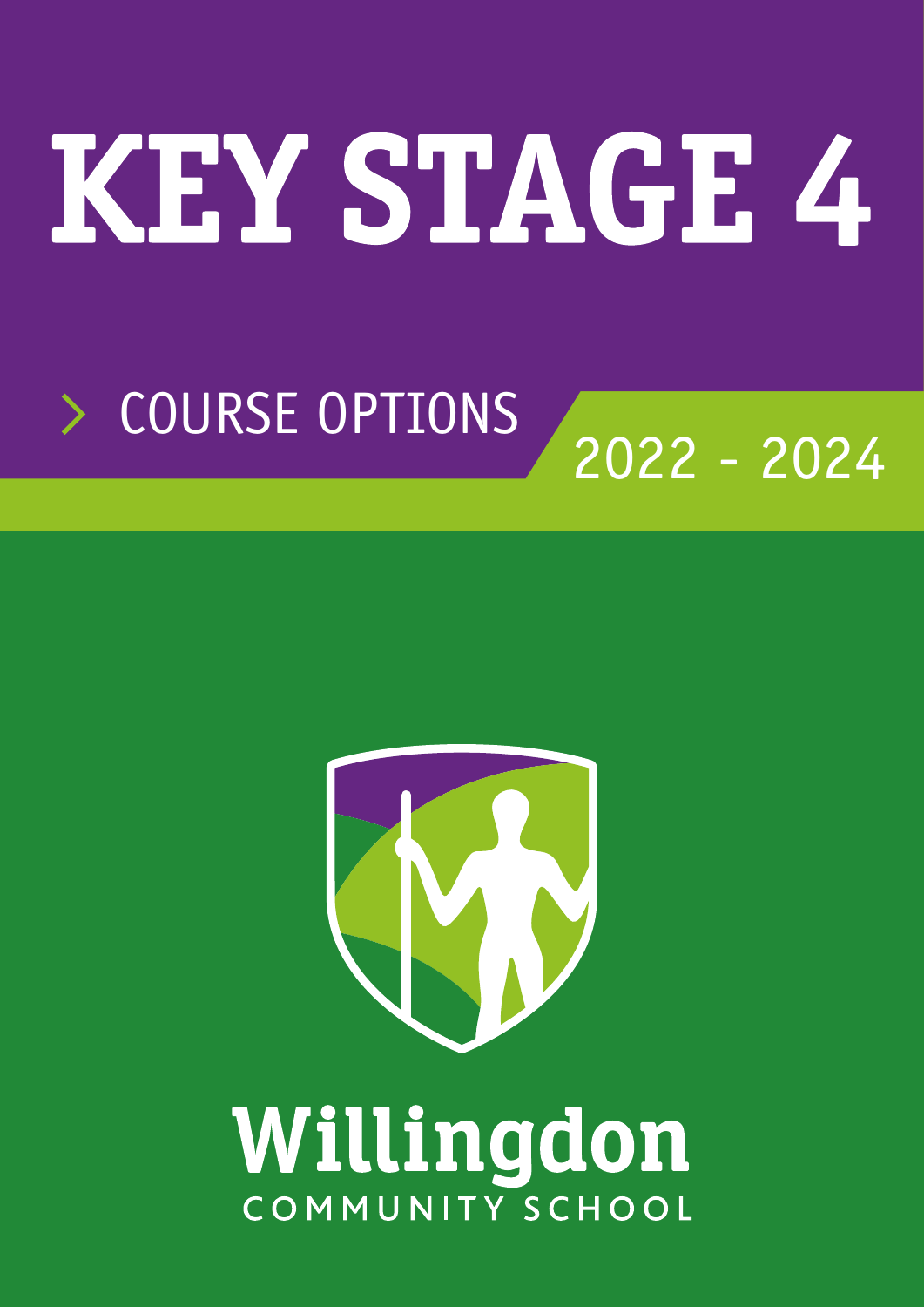# **Glossary**

**+**

**+**

**+**

## **AQA/Pearson/OCR**

**Examination boards.**

## **English Baccalaureate (EBACC) +**

**Set of qualifications intended to qualify successful candidates for higher education.**

## **NCFE/BTEC +**

**These are types of vocational qualification, all equivalent to GCSE and at Level 2.**

#### **Non-exam Assessment +**

**An internal assessment marked by a teacher.**

## **Core Subject +**

**A compulsory subject that all students will study.**

## **GCSE General Certificate of Secondary Education.**

**Key Stage 3 The curriculum studied in Year 7, 8 & 9. +**

## **Key Stage 4 +**

**The curriculum studied in Year 10 & 11.**

## **Level 2 +**

**Courses are equivalent to GCSE.**

## **Progress/Attainment 8 +**

**A government expectation of courses students study.**

## **Option Subject +**

**A subject that you can choose and is not compulsory.**

## **Terminal Exam**

**The final exam for a non-modular course.**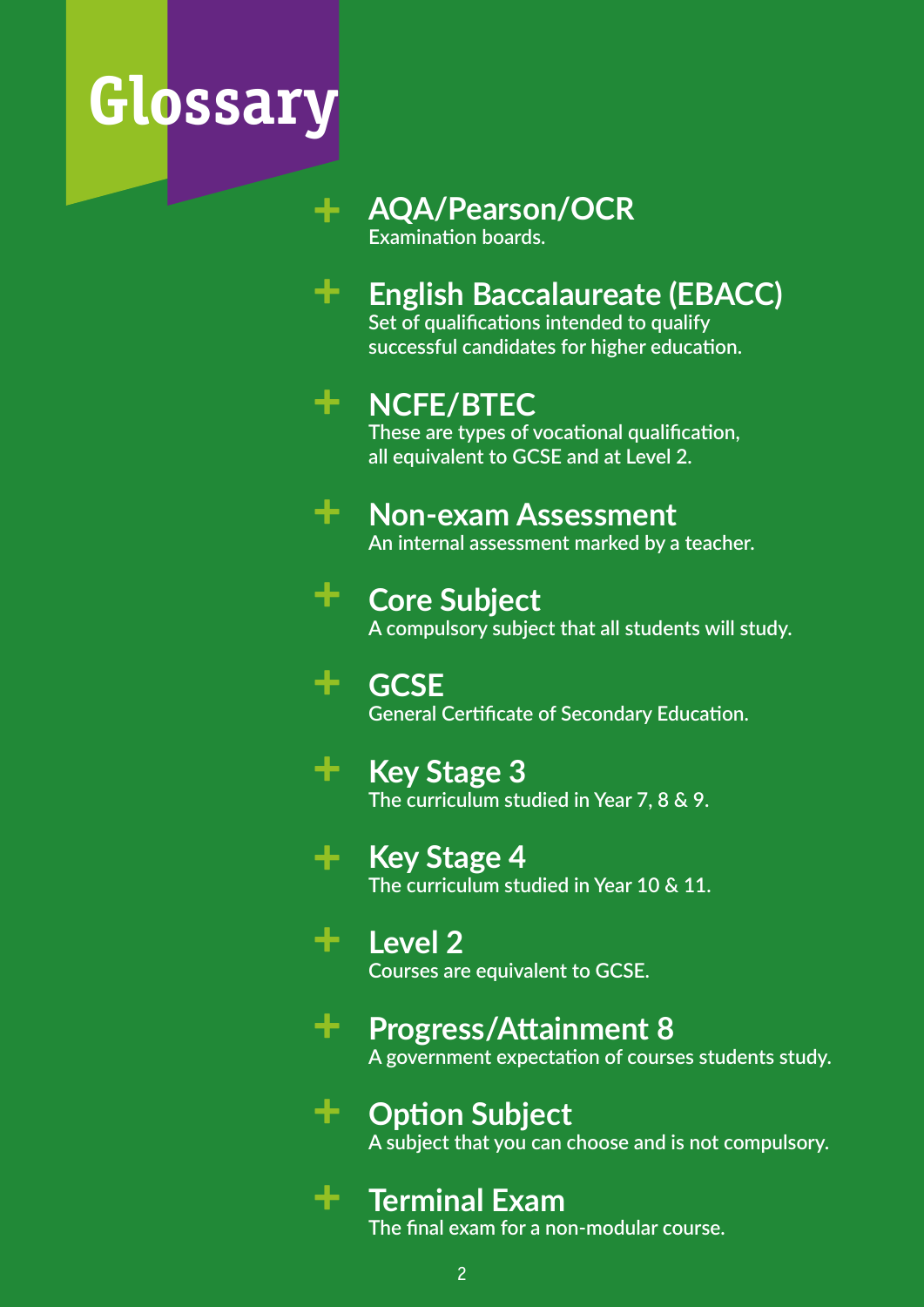Making your option choices will help you in the future, so this is a very important decision and you need to think carefully about what options you make. You will be choosing 4 subjects which will be in addition to the compulsory subjects you have to take at GCSE. It is important you make an informed choice so try to consider the following points when making your decisions.



- **Think about subjects you have enjoyed in Key Stage 3. Look carefully at what they include in GCSE, does it look interesting?**
- **Look at the KS3 grades you have been getting, are you thinking of taking the subjects you perform most strongly in?**
- **What are your future plans? Make sure you are trying to choose the options that will support your career choice.**
	- **Are you keeping your options open? Try to achieve a balance of different types of subjects.**
- 

**Ask! Speak to your parents and teachers, ask advice and do your research if you need to.**

- **Don't choose a subject because of the teacher: there are no guarantees you will get the teacher you want!**
- **Be your own person! Don't choose an option because of your friends: there are no guarantees that they will be in the same group as you.**



**You need to aim high!**

**Please note: Not all options will run. It will be determined by the take up of an option to ensure we have a viable group. Students are required to indicate a second choice in case this happens. Whilst we try to accommodate all first choices, it is not always possible to give all students their first preferences.**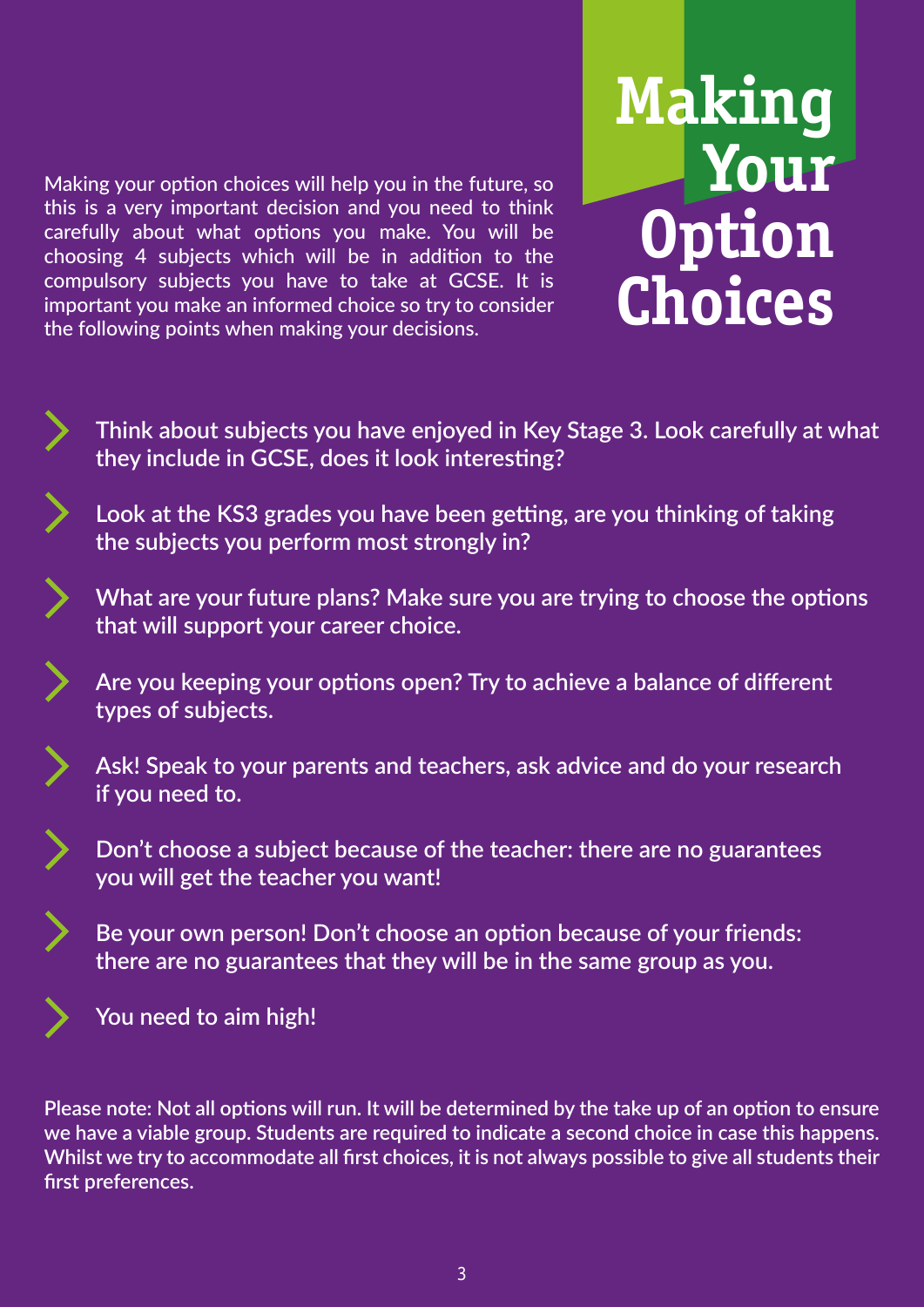# **Progress 8**

**The government expects all students to study a curriculum which enables these areas to be covered. All of the subjects we offer, count towards this measure.**



English Literature double-weighted if a student has taken both qualifications

**and other approved academic, arts or vocational qualifications)**

## **Choosing the right subject combinations for you**

**It is important for you to consider carefully the range of subjects that are going to give you a broad foundation for future study, but also suit your strengths. This year we have increased the number of options that students can study to four. This is because we believe that going forward this gives you the breadth of study at Key Stage 4 to not only allow those of you who want to do the English Baccalaureate range of subjects a greater chance to do so, but also to enable all of you to choose a wider range of other subjects that interest you. If you don't want to pursue a full range of academic subjects, we have a wide range of more practical and vocational subjects in the options menus. This will help prepare you for the huge variety of further education pathways you can pursue beyond Willingdon. For a very small number of students who may need something a little different, this full diet of subjects may not be entirely appropriate and we may offer an alternative pathway. We will approach you if we believe that this would be more suitable.**

## **English Baccalaureate**

**The English Baccalaureate is a combination of the following subjects:**

## **English | Foreign Language | History or Geography | Maths | Science**

incl. Computer Science

**All students have the chance to study the subjects to qualify for EBACC. It is an important measure that some universities and employers may look for you to have in the future. You should consider the EBACC suite of subjects if you are aiming for the top universities.** 

**If you are in a depth group for Science you need to opt for triple science in option 4.**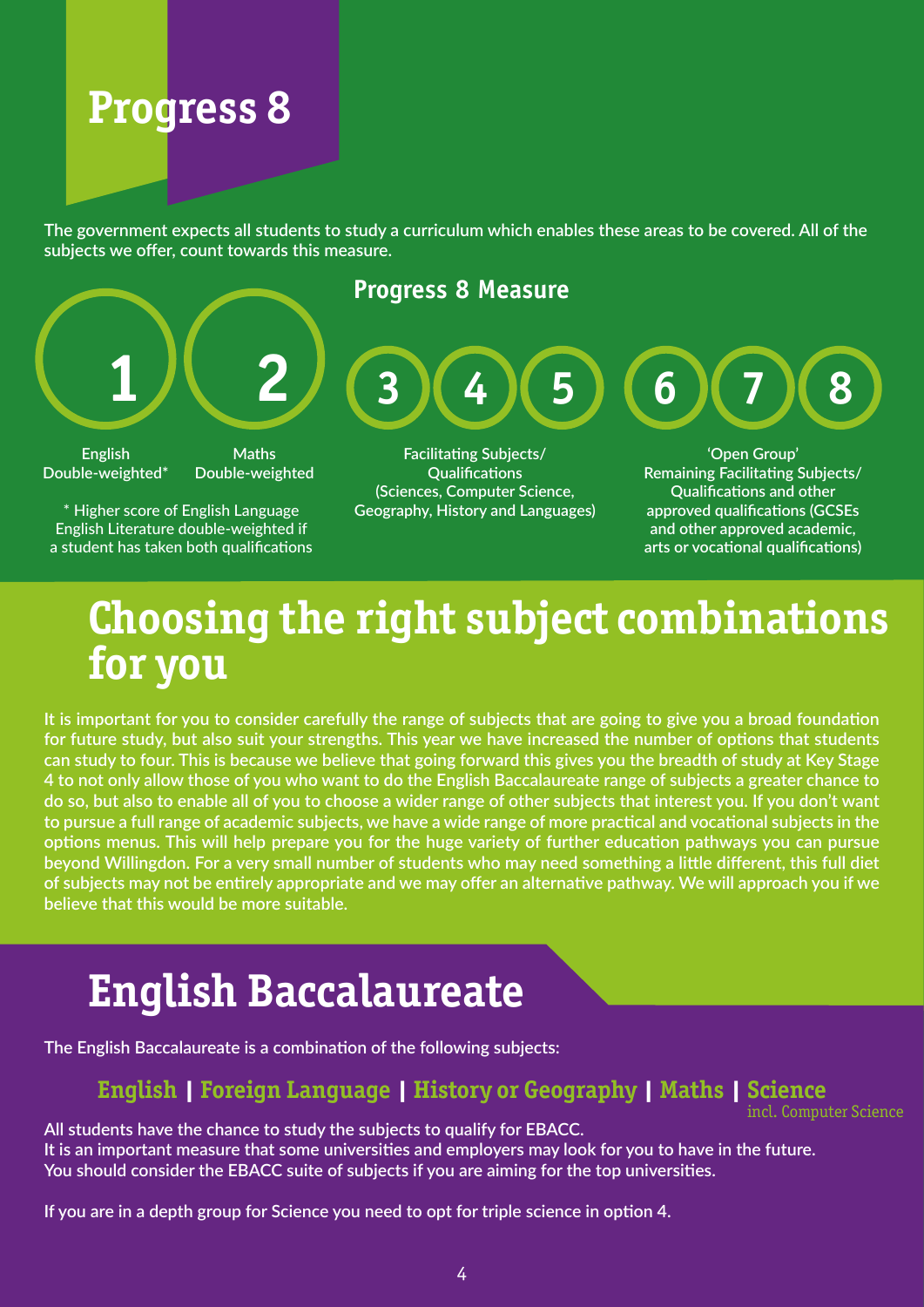# Willingdon<br>COMPULSORY EXAMINATION SUBJECTS  $\bigcirc$   $\bigcirc$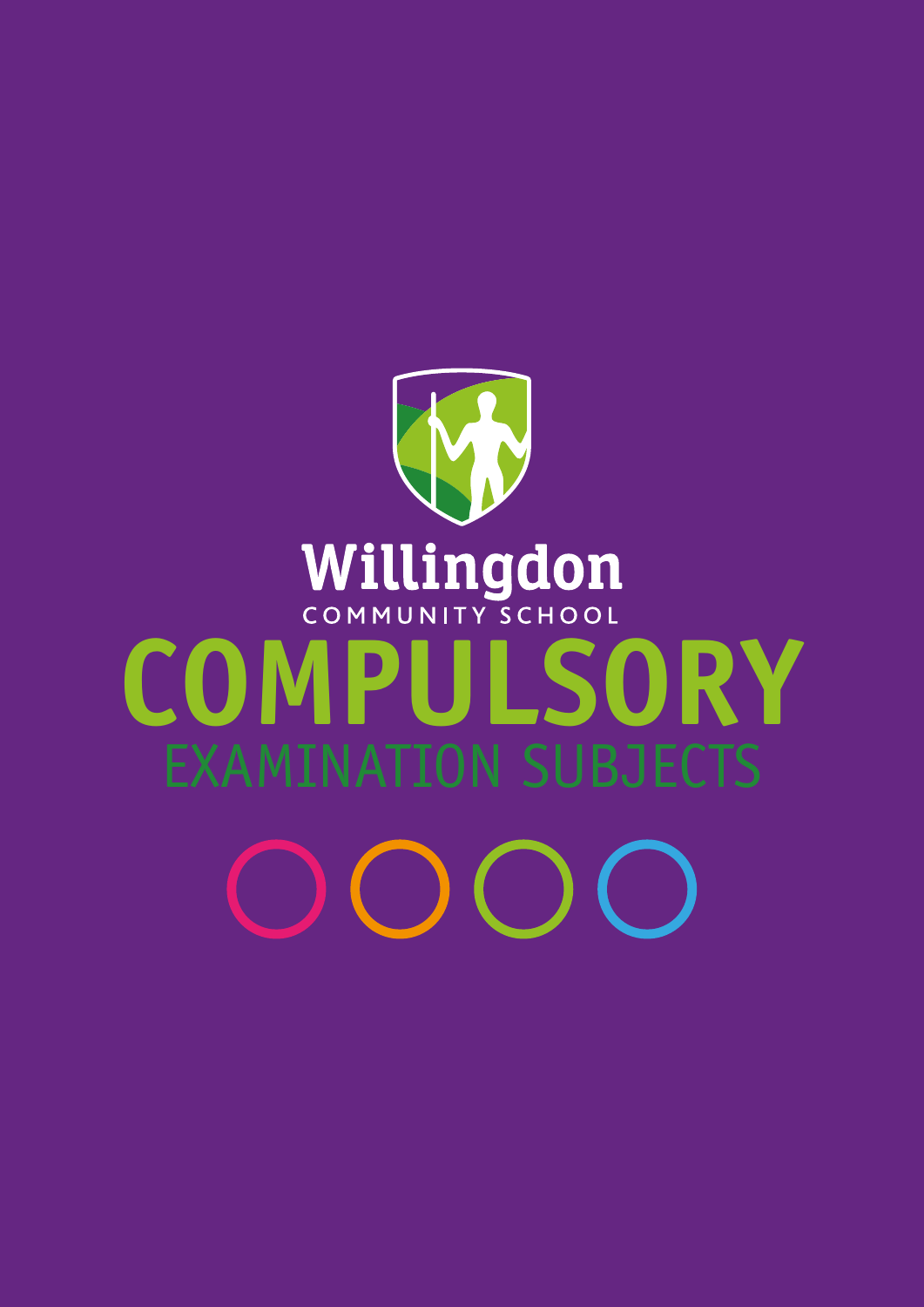

**All students will take GCSE English Language and GCSE English Literature. Both courses are assessed through examinations at the end of the course (Year 11).**

## **GCSE English Language**

**Students will study a range of extracts from the nineteenth, twentieth and twenty-first century. They will explore big ideas, themes and the writers' ideas to investigate how language is used to influence and create meaning. Some of the key knowledge and skills that we will revisit are based around the idea of students becoming critical thinkers. This includes the key analytical reading skills of exploring, understanding, summarising, analysing and comparing. Furthermore, students will refine their creative writing skills (descriptive, narrative and persuasive) to learn how to construct their own writing using key aspects of the genre or story that they are mimicking.**



 **There are two exams for English Language (AQA 8700). Both are 1 hour 45 minutes in length and involve reading and writing sections.**

 **Paper 1 – Explorations in creative reading and writing. Paper 2 – Writers' viewpoints and perspectives.**

## **GCSE English Literature**

**Students will be taught how to appreciate the power of the written word and will explore the ideas of great writers. A wide range of texts will be studied in lessons with links to wider reading to broaden students' knowledge and understanding. These include 19th century prose (A Christmas Carol), Shakespeare (Romeo and Juliet), modern texts (An Inspector Calls) and Love and Relationships poetry. In Literature, students will develop the knowledge of how to analyse the characters, themes or big ideas of a text. They will be challenged to produce sophisticated analysis to show an understanding of the text from the beginning of Year 10.**



 **There are two exams for English Literature (AQA 8702).** 

 **Paper 1 – Shakespeare and the 19th century novel. (1 hour 45 minutes) Paper 2 – Modern texts and poetry. (2 hours 15 minutes)**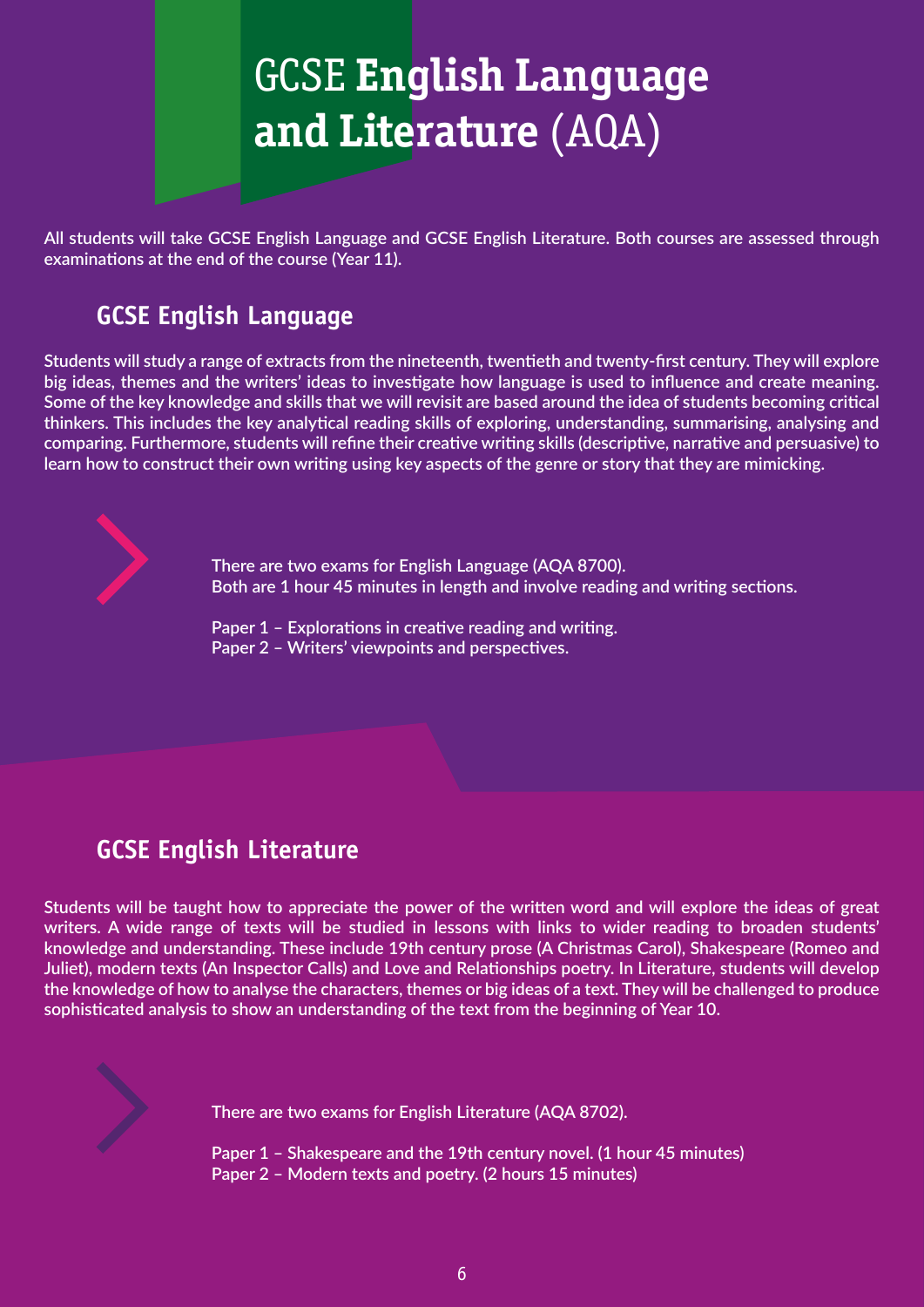

**The GCSE maths course follows directly from the work of the first three years at Willingdon, building on and extending the topics in Number, Algebra, Shape & Space (Geometry) and Data & Probability that students have already encountered in Key Stage 3.**

**Maths provides an unparalleled opportunity to develop transferrable skills in analysing problems and in the communication of complex ideas. Problem solving activities and mathematical investigations are key elements of many lessons, allowing students the opportunity to develop resilience in situations when the route to a solution is not obvious.**

**We are conscious of the importance of maths in other subjects, such as science and geography, and regularly make these links apparent to the students. The maths curriculum is regularly modified in consultation with other departments to ensure that topics needed in other courses are covered in maths at an appropriate time.**

**Students are taught maths in sets based on prior attainment. There are opportunities for a student to be moved between groups at certain points during the course should we become convinced that this will produce the best outcomes at GCSE.**

**We take this opportunity to remind students that pen, pencil, ruler, protractor, compasses and calculator are all basic requirements for the Mathematics course. Calculators are available to buy from the Maths Department.**



 **There are two tiers of entry.**

 **The tier at which we enter a student depends very much on the quality of everyday work in the classroom, as well as on examination results at the end of Key Stage 3 and during Key Stage 4.** 

 **Grades 1 to 5 can be awarded at the Foundation Tier of entry and 4 to 9 at the Higher Tier.**

 **The examination consists of three written papers, one non-calculator, each equally weighted.**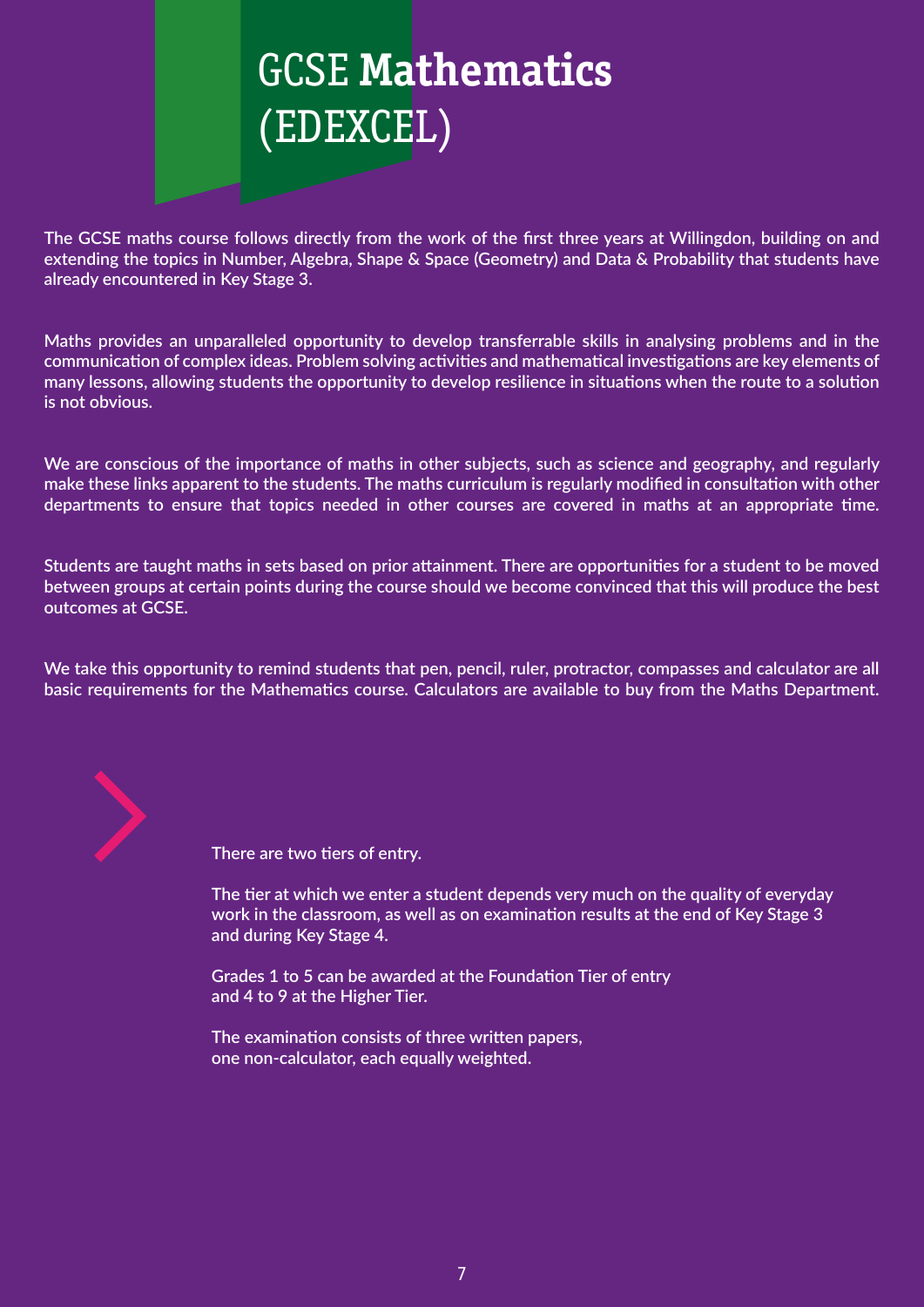# GCSE **9-1 Combined Science & Separate Sciences**

**The GCSE Science programme of study is presented in four sections:** 

**Biology, Chemistry, Physics and Required Practical. The required practical content is integrated through the context of the subject content. The pathway you follow in Year 11 is dependent on the results of the Year 9 mocks. This means that those who work hard will have the opportunity to take all 3 science GCSEs if they achieve at least a grade 6.**

## **GCSE Combined Science Trilogy (AQA)**

**This course is studied by the majority of our students here at Willingdon. This challenging course allows students to learn key concepts in all disciplines of science; Biology, Chemistry, Physics. GCSE Combined Science Trilogy is a double award GCSE. Being a double award means that students will be awarded two GCSE grades. GCSE Combined Science Trilogy is a double award GCSE. Being a double award means that students will be awarded two GCSE grades.** 

**There are six written exams, assessed externally by AQA, each of which:**

- **Is offered in Foundation and Higher Tiers.**
- **Incl. assessment by use of multiple choice, short answer, open response and structured questions.**
- **Incl. assessment of practical scientific and mathematical skills.**

| <b>PAPER</b>                       | <b>EXAM STRUCTURE</b>                                                                                                  | <b>WEIGHTING</b>                                               |
|------------------------------------|------------------------------------------------------------------------------------------------------------------------|----------------------------------------------------------------|
| <b>PRACTICAL SCIENCE SKILLS</b>    | L6 REQUIRED PRACTICAL ACTIVITIES                                                                                       | <b>COMPLETE PRIOR TO ENTRY</b>                                 |
| <b>BIOLOGY PAPER 1 / PAPER 2</b>   | <b>EACH PAPER IS 1:15h LONG</b><br><b>AND HAS 70 MARKS AND</b><br><b>IS AVAILABLE IN HIGHER</b><br>OR FOUNDATION TIERS | <b>EACH PAPER CONTRIBUTES</b><br><b>16.7% TOWARDS THE GCSE</b> |
| <b>CHEMISTRY PAPER 1 / PAPER 2</b> |                                                                                                                        |                                                                |
| <b>PHYSICS PAPER 1 / PAPER 2</b>   |                                                                                                                        |                                                                |

## **GCSE 9-1 Separate Biology, Chemistry & Physics qualifications (AQA)**

**This pathway is aimed at a smaller number of our most capable scientists who are considering pursuing a science based career, such as medicine, dentistry or veterinary surgery. Students that follow this pathway will have excelled consistently in this subject from Year 7 onwards. Students who follow the Separate Sciences pathway will study biology, chemistry and physics as separate GCSE subjects leading to three separate GCSEs. Practical science is taught throughout each course and students have to complete a total of twenty one required activities. Practical knowledge and techniques will be assessed during the examinations.**

| <b>GCSE</b>      | <b>ASSESSED MATHS SKILLS</b> | <b>ASSESSMENT</b>                                                                                                 | <b>WEIGHTING</b>  |
|------------------|------------------------------|-------------------------------------------------------------------------------------------------------------------|-------------------|
| <b>BIOLOGY</b>   | 10%                          | <b>TWO PAPERS EACH</b>                                                                                            | <b>EACH PAPER</b> |
| <b>CHEMISTRY</b> | 15%                          | OUT OF 100 MARKS<br><b>CONTRIBUTES</b><br><b>AND A DURATION OF</b><br><b>50% OF TOTAL</b><br>1:45h<br><b>GCSE</b> |                   |
| <b>PHYSICS</b>   | 20%                          |                                                                                                                   |                   |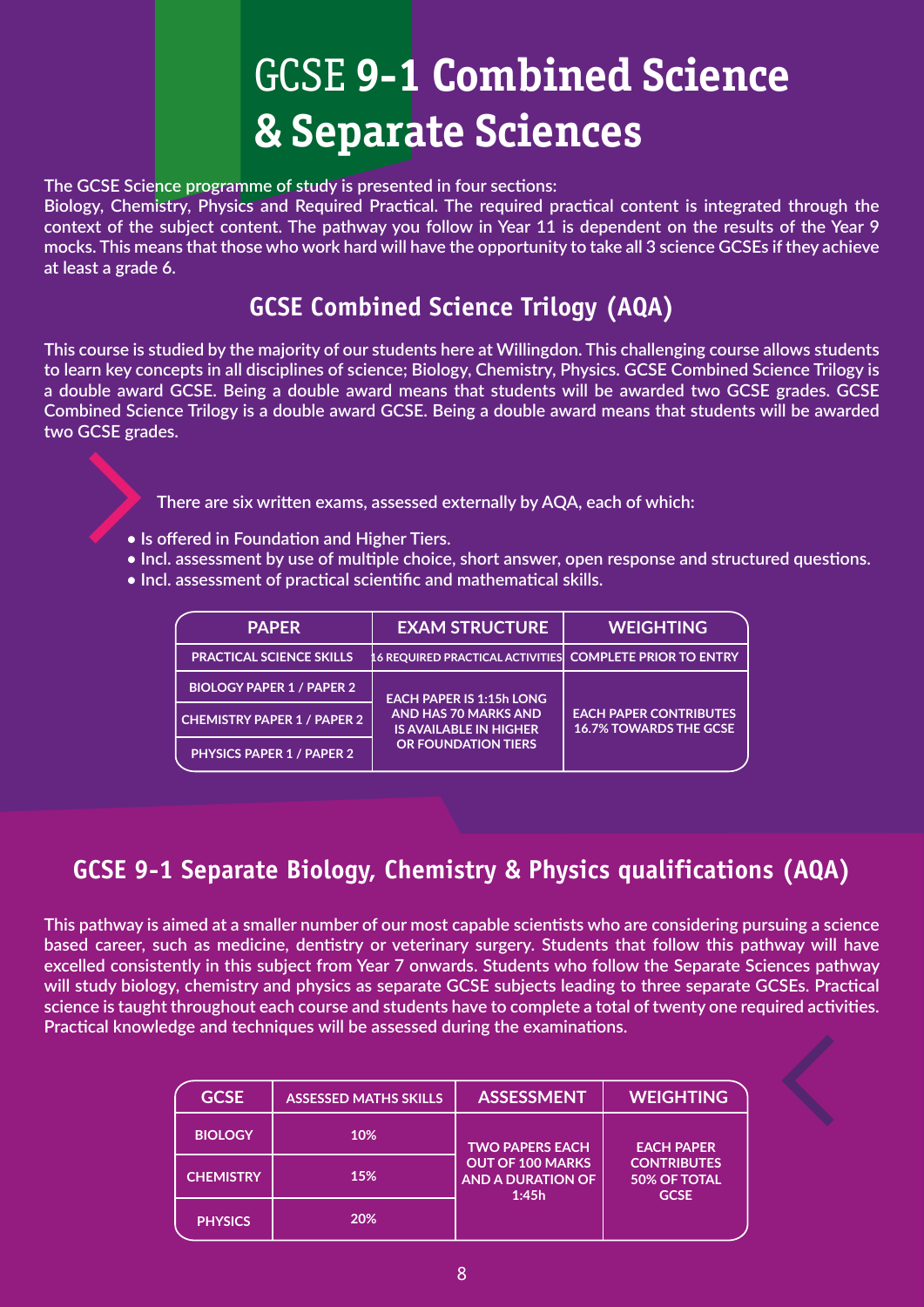# Willingdon<br>COMPULSORY NON-EXAMINATION SUBJECTS  $OOC$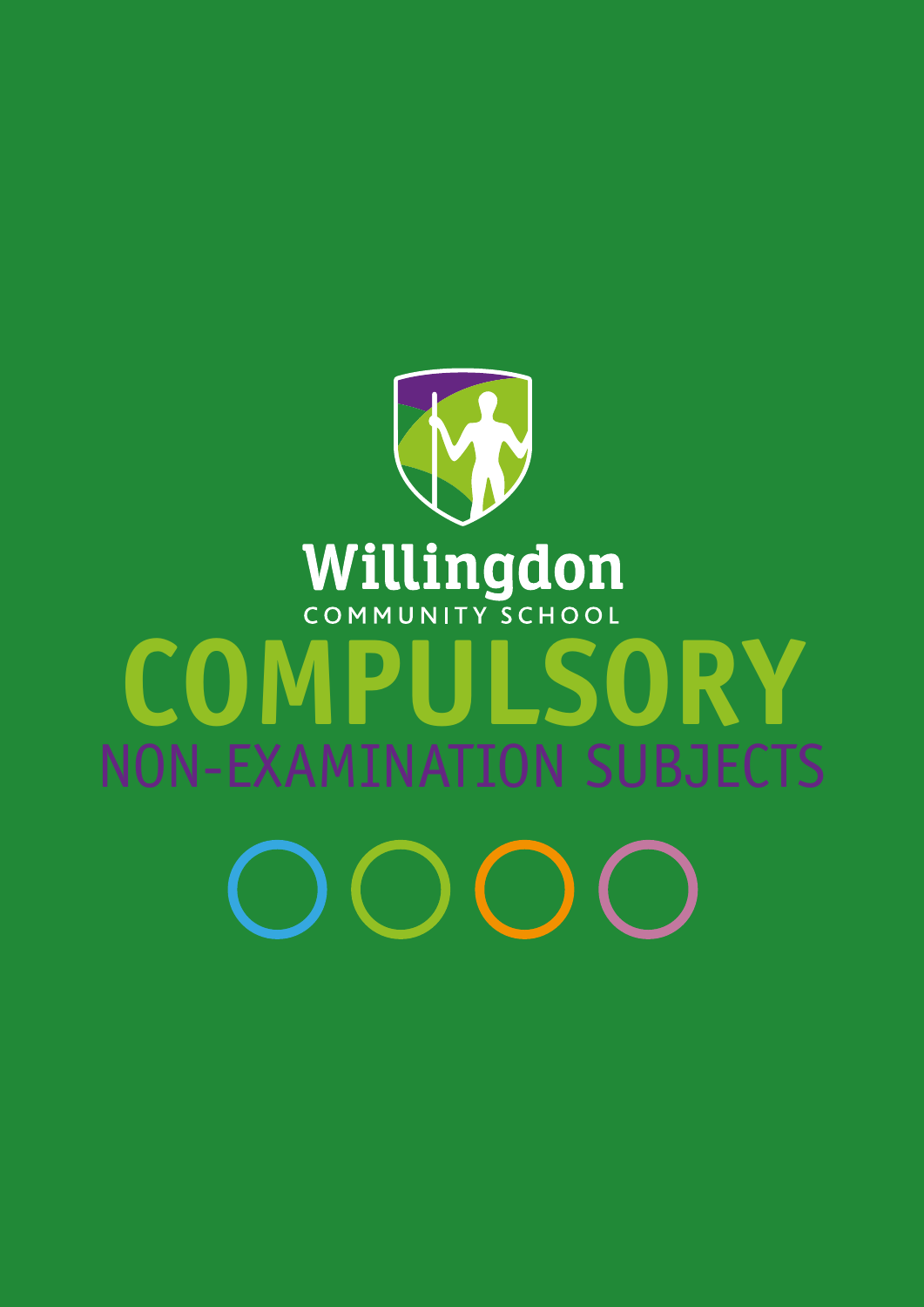## **Core Physical Education**

**We believe that Physical Education is an essential part of a student's education, development and in promoting lifelong engagement in physical activity and sport. PE embeds the importance and understanding of physical and mental health and well-being. Students in PE will participate in a range of physical activities which include invasion games, aesthetic activities and personal fitness activities. Year 10 students are also offered the opportunity to follow the Bronze and Silver Duke of Edinburgh Award. The range of physical activities followed will promote an active, healthy lifestyle. Students will develop their leadership skills throughout the activities they choose, taking responsibility for leading aspects of the lessons.**



## **The Personal Development Curriculum**

## **Relationships, Sex & Health Education (RSHE)**

**The broader Personal Development Programme encompasses statutory RSHE study at KS4, in which students work through a programme of study including; Health and Wellbeing, Relationships and Living in the Wider World. All resources are age appropriate and designed in consultation with the PSHE Association and the East Sussex PSHE hub network. A wide range of local partners, including East Sussex County Council, Kent Community Health Services, Theatre companies and Neighbourhood Police Officers support the design and delivery of the lessons. Students make progress in RSHE through continued teacher assessment of their Knowledge Attributes and Skills. Through the tutor, assembly and regular timetabled opportunities, KS4 students also continue to develop their understanding of moral, social and cultural issues in Britain today. Citizenship is considered by looking at the place of the UK in the wider world, the relationships with UN, Commonwealth and European Union. Human rights and British Values in a multicultural society are interleaved throughout the programme, developing a strong appreciation of diversity and inclusion.**

## **Religious and Ethical Studies**

**Core Religious Studies focuses on the emerging needs of the UK and influential markets, cultures and religions. We reflect on the diversity seen in today's society allowing students to explore different points of view. Topics include; the environment, prejudice, crime, morality, human relationships and world religious views. This informs student's development and understanding of the world around them covering crucial learning points stipulated in the Locally Agreed Syllabus. Students are provided information to explore ensuring they are empowered to make a change in their local, national and global community, seeking to act on the discrimination and hardship expressed across the globe.** 

## **Work Related Learning and Careers Education**

**Careers education is embedded in core and optional GCSEs to demonstrate to students the relevance of subjects to their future job. Making this link builds motivation and allows a clear understanding of what qualifications can lead to. In addition to this, a comprehensive Careers Education Programme has been developed for tutor time so that students gain a greater awareness of the skills they need to be a successful candidate and employee. Learning outcomes of tutor careers sessions are divided under three main headings: Self Development, Career Exploration and Career Management. The programme includes topics such as decision making, alternatives at 16+, further education, training opportunities, selection procedures, application, interview techniques and action planning. It also allows students the opportunity to explore the huge range of jobs available so that they understand the scope of what is accessible locally, nationally and globally. As a school, we have close links with all local post 16 providers which allows Year 10 students to participate in 'Taster' days, which are always very popular and successful. We also run visits to various local and national universities so that all students have the opportunity to visit and gain an understanding of university life. To ensure students gain an insight into the world of work we offer a work experience programme at KS4 and are constantly working to develop links with businesses and employers so that students have knowledge and understanding of the vast range of career choices and opportunities available to them.**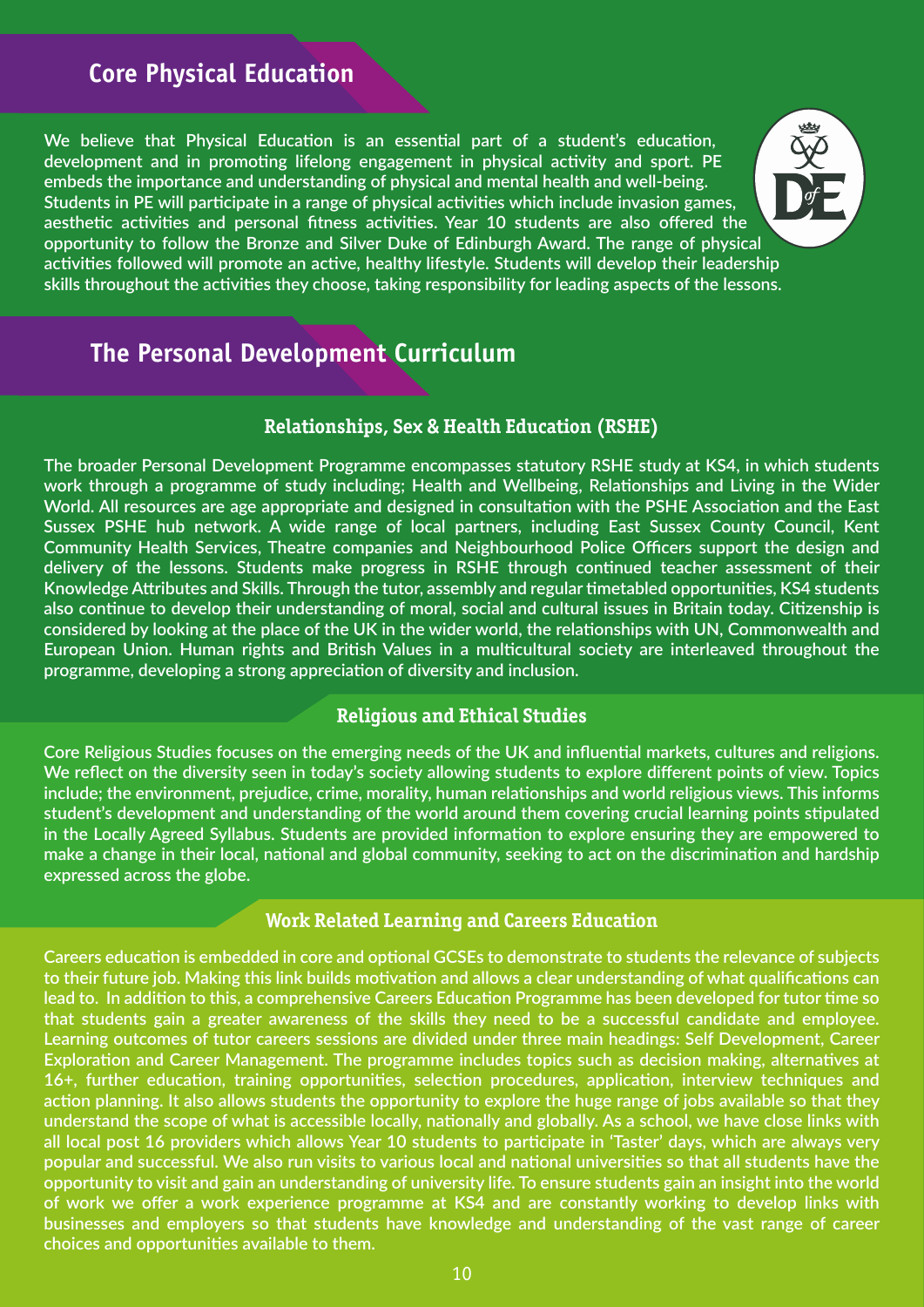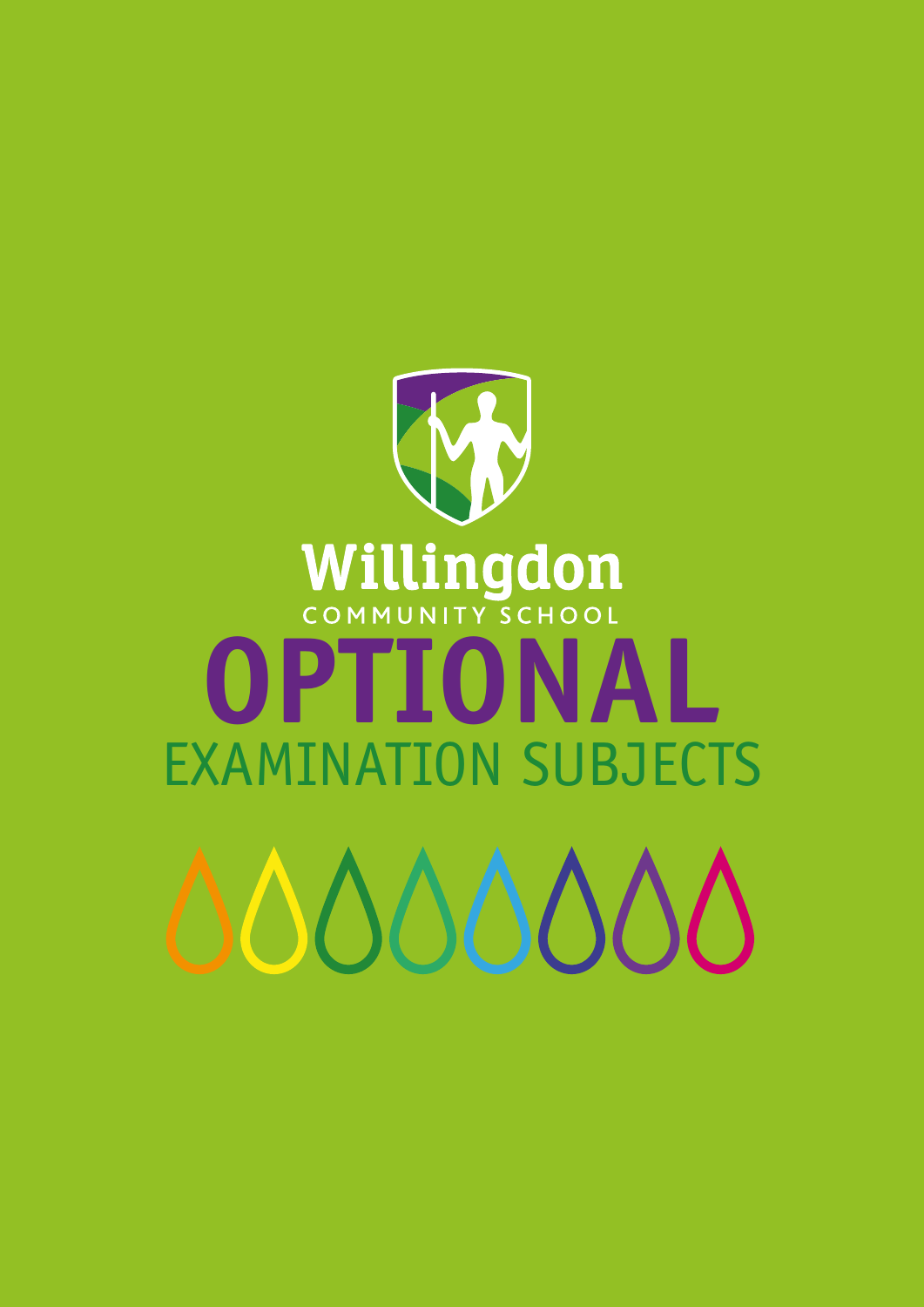# GCSE **Modern Languages: French** (AQA)

**French is a truly global language. It is spoken in 5 continents and is the official language of most international organisations. Students in Year 9 are highly encouraged to study GCSE French at Key Stage 4, particularly now that a modern foreign language is an essential component of the English Baccalaureate or "EBacc" – a group of subjects the government considers very important for young people to study. Those students who are likely to continue their studies should consider opting for this course as learning a language will help give you the competitive edge you need, it will make you stand out from the crowd. It is also crucial to realise that languages can be a very valuable subject to take alongside another degree. For instance, in an increasingly international world, multinational companies are always looking to recruit candidates who have studied a language.**

**We follow the AQA exam specification that is supplemented by a wide range of other resources and interactive websites such as; The Language Gym, Studio KS4, Quizlet and a range of authentic materials. We also develop students' cultural awareness and prepare them for the wider world through trips abroad and reference to life in France using our personal experience.**

**A GCSE in French broadens students' horizons and encourages them to step outside the familiar. The language GCSE will equip learners with the knowledge, understanding and skills, required to communicate in the target language. Students will work on a range of current and relevant topics from environmental issues to social media, pressures at school to hopes and ambitions for their future and leave school with a highly regarded qualification for their future.**



**The French course concentrates on all the four skills of Listening, Speaking, Reading and Writing, each being worth 25% of the final grade. The course is designed to cover the following three themes which are divided into four sub-topics:**

### **THEME 1: IDENTITY AND CULTURE**

**Topic 1 Me, my family and friends Relationships with family and friends Marriage / partnership** 

**Topic 2 Technology in everyday life Social media mobile technology** 

**Topic 3 Free-time activities Music, cinema and TV, food and eating out Sport** 

**Topic 4 Customs and Festivals in French speaking countries and communities**

#### **THEME 2: LOCAL, NATIONAL, INTERNATIONAL AND GLOBAL AREAS OF INTEREST**

**Topic 1 Home, town, neighbourhood and region** 

**Topic 2 Social issues, charity / voluntary work, healthy / unhealthy living** 

**Topic 3 Global issues, the environment, poverty / homelessness** 

**Topic 4 Travel and tourism** 

#### **THEME 3: CURRENT AND FUTURE STUDY AND EMPLOYMENT**

**Topic 1 My studies topic** 

**Topic 2 Life at school / college** 

**Topic 3 Education post-16** 

**Topic 4 Jobs, career choices and ambitions**



*"French is really good. You have to learn lots of vocabulary and interesting stuff that you have to remember for your tests... French is a really good subject to take as you get to learn lots of interesting things about France and the language will help you later in your life – getting into college, university and even getting a job".*

 *"Taking French means a lot of things to me. Because of the career I want to do when I am older, French is very important. The teachers are very helpful in this subject and I appreciate their help a lot. As my learning progressed, I began to speak more fluently in the lessons (and outside) which helped me learn and to revise for my tests at the same time!"*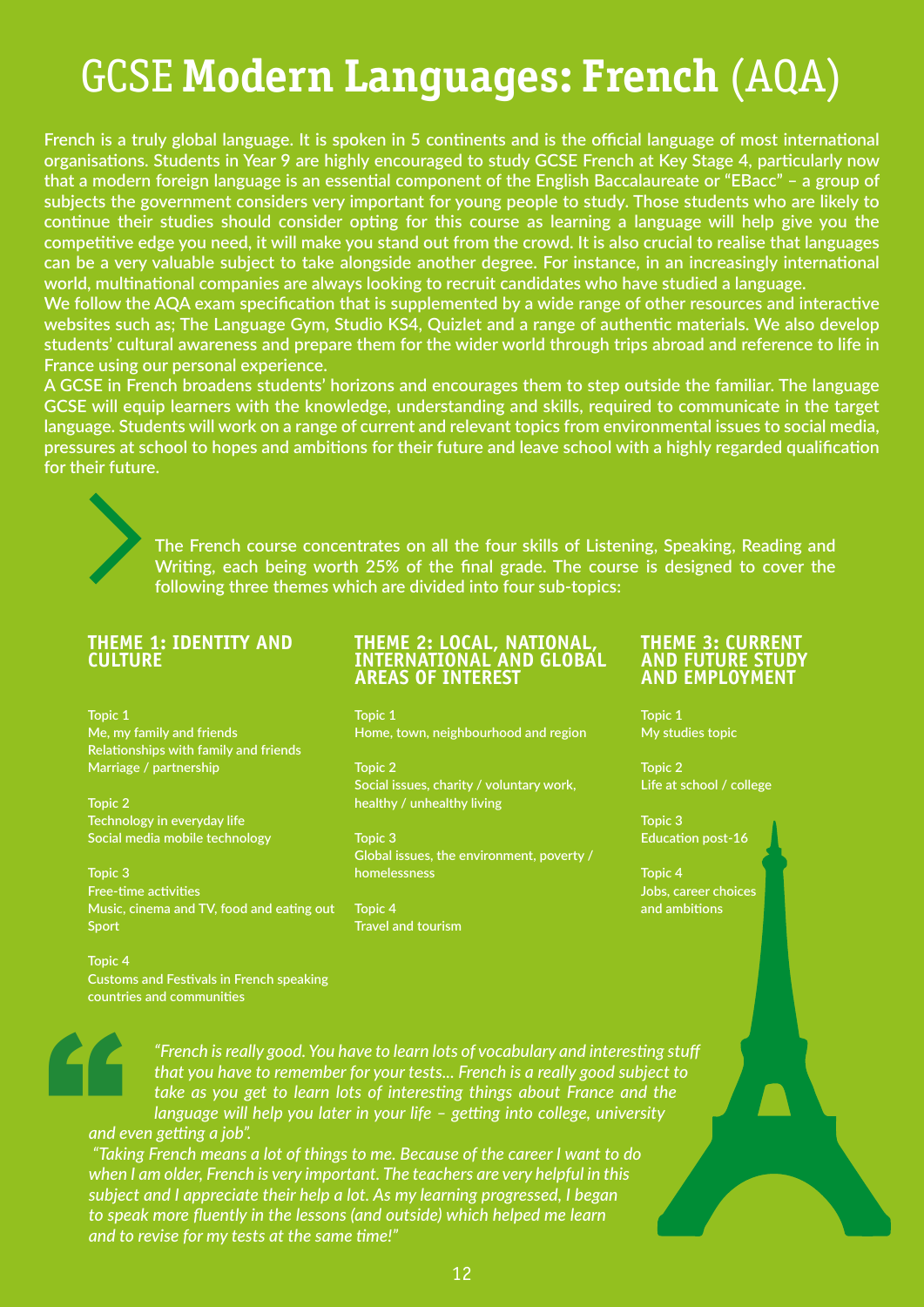# GCSE **Modern Languages: Spanish** (AQA)

**Why GCSE Spanish?**



 **Spanish is the second most spoken language in the world and is the official language of 23 different countries!** 



 **Languages are an essential component of the English Baccalaureate or "EBacc"** 

 **You are considering a career in: Travel and tourism Business Media (Journalism / Translation / Editing) International law Science (South America, Environment) Fashion / Art Sport (particularly football)**

**By studying Spanish, you will also develop transferable skills such as problem solving and communication skills. You will develop your resilience and improve your memory (essential GCSE skills).**

**What will you study? How will you be assessed?**

**A GCSE in Spanish broadens students' horizons and encourages them to step outside the familiar. Students will work on a range of current and relevant topics from environmental issues to social media, pressures at school to hopes and ambitions for their future. Students will also have the opportunity to develop cultural awareness through trips abroad and exchange with a partner school in Spain.**

> **The Spanish course concentrates on all the four skills of Listening, Speaking, Reading and Writing, each being worth 25% of the final grade. Four Final exams at the end of Year 11.**

**The course is designed to cover the following three themes which are divided into four sub-topics:**

## **THEME 1: IDENTITY AND CULTURE**

**Topic 1 Me, my family and friends Relationships with family and friends Marriage / partnership** 

**Topic 2 Technology in everyday life Social media mobile technology** 

**Topic 3 Free-time activities Music, cinema and TV, food and eating out Sport** 

**Topic 4 Customs and Festivals in Spanish speaking countries and communities**

### **THEME 2: LOCAL, NATIONAL, INTERNATIONAL AND GLOBAL AREAS OF INTEREST**

**Topic 1 Home, town, neighbourhood and region** 

**Topic 2 Social issues, charity / voluntary work, healthy / unhealthy living** 

**Topic 3 Global issues, the environment, poverty / homelessness** 

**Topic 4 Travel and tourism** 

### **THEME 3: CURRENT AND FUTURE STUDY AND EMPLOYMENT**

**Topic 1 My studies topic** 

**Topic 2 Life at school / college** 

**Topic 3 Education post-16** 

**Topic 4 Jobs, career choices and ambitions**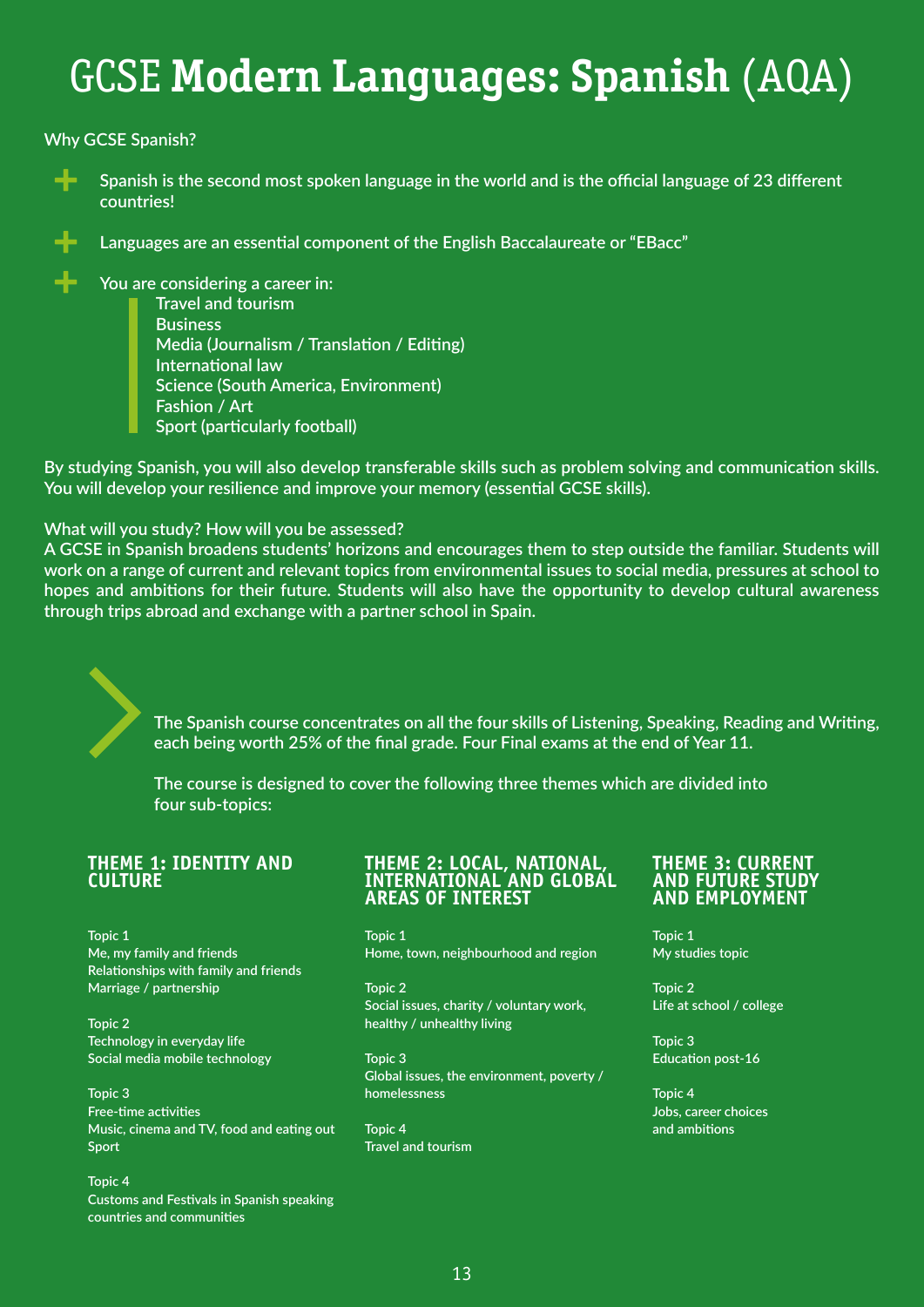# GCSE **Geography** (AQA)

**This exciting and relevant course studies Geography in a balanced framework of physical and human themes and investigates the link between them. Students will travel the world from the classroom, exploring case studies in the United Kingdom (UK), newly emerging economies (NEEs) and lower income** 

**countries (LICs). Topics of study include climate change, poverty, deprivation, global shifts in economic power and the challenge of sustainable resource use. Students are also encouraged to understand their role in society, by considering different viewpoints, values and attitudes.**



## **Paper 1: Living with the Physical Environment (35% of the GCSE)**

## **Section A: The Challenge of Natural Hazards**

**This will include looking at tectonic hazards, tropical storms, extreme weather in the UK and climate change.**

## **Section B: The Living World**

**In this section of paper one we examine ecosystems, tropical rainforests, and cold environments.**

 **Section C: Physical Landscapes in the UK**

**In this section we look at the coastal and river landscapes of the UK.**

## **Paper 2: Challenges in the human environment (35% of the GCSE)**

## **Section A: Urban Issues and Challenges**

**This involves the study of global trends and patterns, the impacts of rapid urbanisation and the resulting opportunities and challenges in two contrasting cities. There will be a detailed study of a UK city and one in a LIC/NEE.**

## **Section B: The Changing Economic World**

**This looks at the complexities of measuring development and ways of reducing the development gap. Issues of trading relationships, international aid and the role of TNCs are explored. There will be a detailed study of one named LIC or NEE and a contrasting study of economic futures in the UK and the place of the UK in the wider world.**

## **Section C: The Challenge of Resource Management**

**This section studies the increasing global demand for resources, highlighting stark inequalities. Issues of resource provision in the UK are examined in detail. Resource security in relation to food, water or energy are also covered with the reasons for insecurity outlined.**

## **Paper 3: Geographical applications (30% of GCSE)**

## **Section A: Issue Evaluation**

**Students learn about an issue, study options to solve it and make a decision. They consider the points of view of the stakeholders involved, make an appraisal of the advantages and disadvantages, and evaluate the alternatives. This section includes a question on pre-released material which the students have access to 12 weeks before the examinations.**

## **Section B: Fieldwork and Geographical skills**

**Students will plan and undertake fieldwork locally comprising physical and human elements. They will then be assessed on the processes, data collection and data presentation techniques used. This section also includes questions on field techniques from unseen investigations.**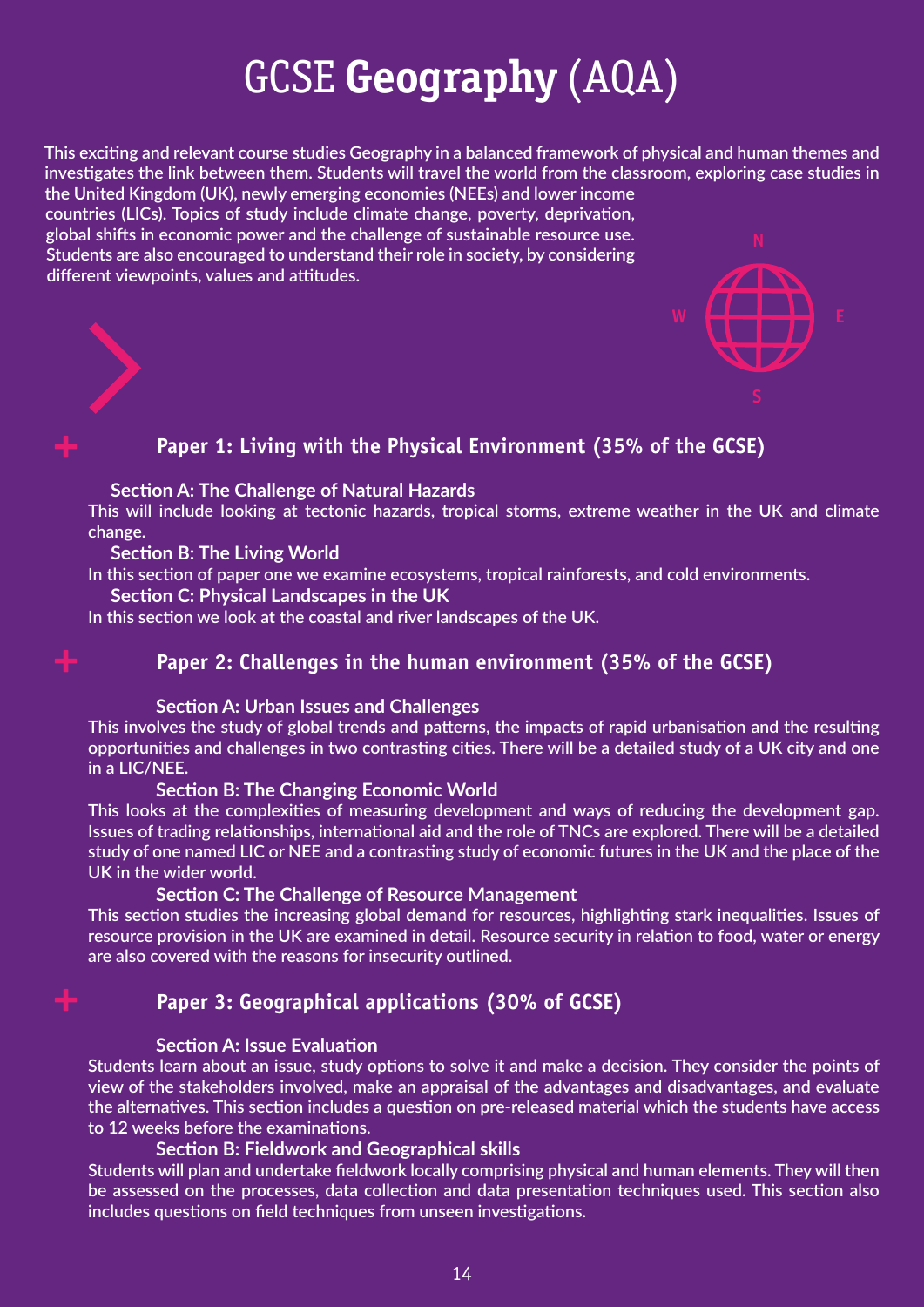# GCSE **History** (AQA)

**The study of History is central to our understanding of the world in which we live. The roots of so many of today's news stories can be found in the past, and the insights gained may shed light on the solutions to many of the issues that face us both now and in the future. This course will provide you with a deeper understanding of important social issues; encourage you to think independently and to develop opinions based on evidence.**

## **Why study History GCSE?**

**The study of History involves developing transferable skills. The ability to detect bias, to evaluate different sources of information with a critical eye, to empathise with others and to communicate ideas and information are all central to this subject and are valued in all areas of education, employment and life.**

## **Students who chose History say..**

*'"I love talking and am very opinionated so History suits me down to the ground." "I chose History because you learn about real events that still affect the world today." "It is challenging… but I like that, I think it's important to push yourself. History is a great subject for people who want to go into journalism or law because it's all about weighing up the evidence and making supported arguments."*



 **The course covers 1,000 years of British and World History. There are two papers sat in the summer of Year 11.**

## **Paper 1: Understanding the Modern World**

## *The USA 1919 – 1973: Opportunity and inequality*

- **The economic boom and the 'Roaring 20s'.**
- **The Depression and the New Deal.**
- **Post war America including Rock and Roll, Civil Rights.**

## *Conflict and tension 1950-1975*

- **Conflict in Korea**
- **The Vietnam War**



## **Paper 2: Shaping the Nation**

## *Britain: Power and the people c1170 to the present day*

 **• A thematic study looking at the development of the relationship between the citizen and the state over a long period of time. You will discover who has held power in different periods and how protest has been used to change the balance of power.** 

## *Norman England c1066-c1100*

- **Conquest and control.**
- **Life under the Normans.**
- **The Norman Church and monasticism.**
- **The Historic environment a study of a specific historical site in depth.**

## **Assessment – both papers are 2 hours and worth 50% of the GCSE.**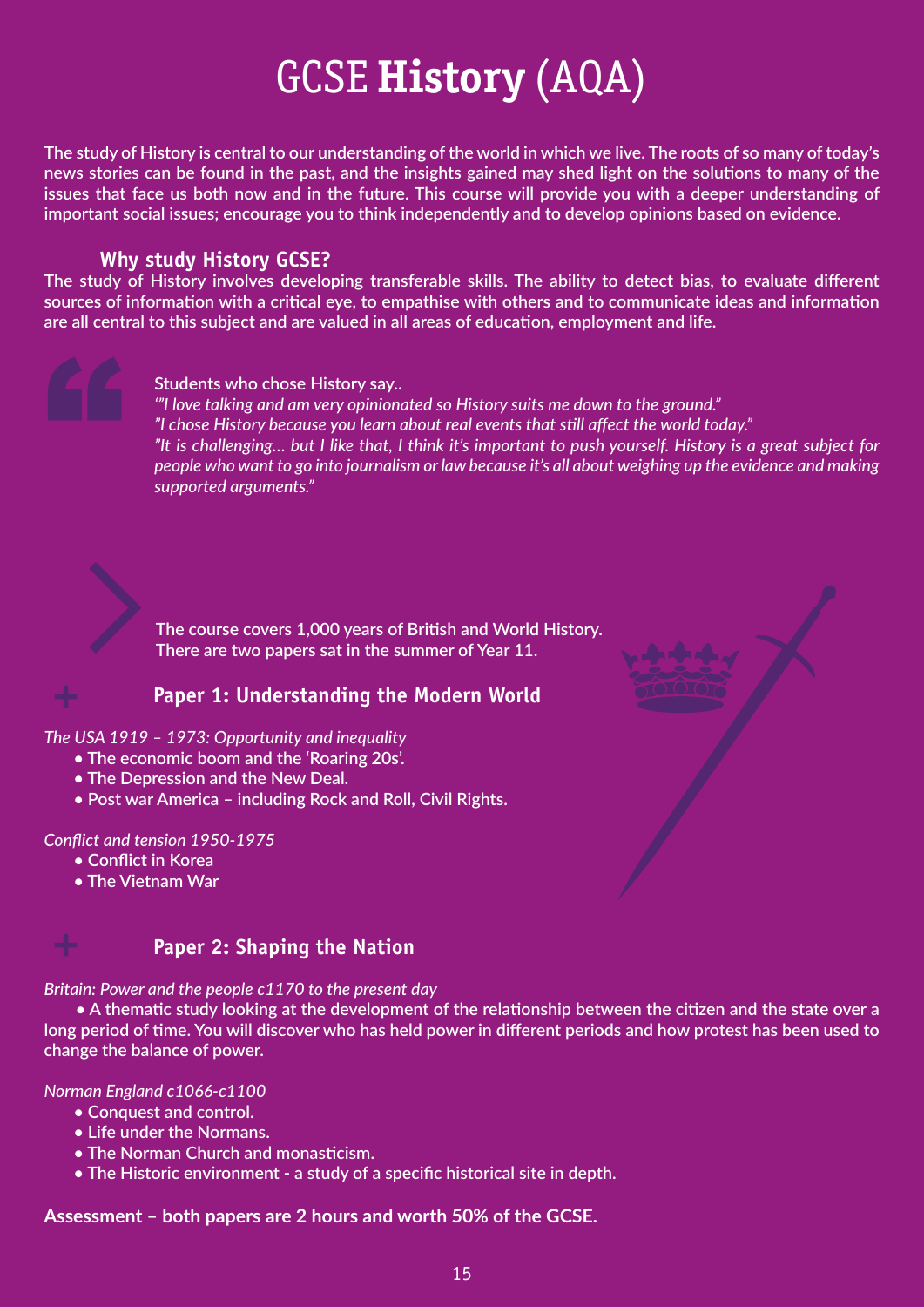# GCSE **Computer Science** (OCR)

**This course allows students to gain a GCSE in Computer Science.**

## **+ Students will be taught:**

 **Computational thinking skills. Problem solving skills. How computers work. How computers communicate.**

**Students will undertake a number of programing tasks and projects to build their problem solving and programming skills.**

## **+ Previous tasks have included:**

 **Writing a program that allows users to order pizza. Writing a program that allows students to make their Year 9 options. Creating a dice-based game. Writing a technical support program.**

**Students are taught to code using Python, one of the most popular and in-demand programming languages in 2020. While it is used widely across the technology industry, including in Instagram and Google, it is also known for being one of the easiest languages to learn due to its simplified syntax so is an ideal first programming language to learn.**

 **The course is assessed through two 90-minute exams, each worth 50%.**

## **J277/01: Computer systems**

**This component will assess:** 

- **Systems architecture**
- **Memory and storage**
- **Computer networks, connections and protocols**
- **Network security**
- **Systems software**
- **Ethical, legal, cultural and environmental impacts of digital technology**

## **J277/02: Computational thinking, algorithms and programming**

**This component will assess:** 

- **Algorithms**
- **Programming fundamentals**
- **Producing robust programs**
- **Boolean logic**
- **Programming languages and Integrated Development Environments**

## *Y11 Student:*

" *"GCSE Computer Science is an option that takes dedication, hard work, and definitely a passion for the subject. It's incredibly rewarding and great fun - I mean, what isn't fun about creating programs that can do awesome things? But you will also have to put a lot of effort into your work during the course. I recommend this subject for people who are creative, have a passion for computers, enjoy maths and people with dedication. But have fun too; it's a highly enjoyable course!", and people with dedication. But have fun too; it's a highly enjoyable course!"*

 $110101$  $010110$  $\frac{010101101}{01010101010}$  $010110101101$  $010101101010$  $\frac{10101010101011010101}{0100101010110101010110}$ 

 $010110$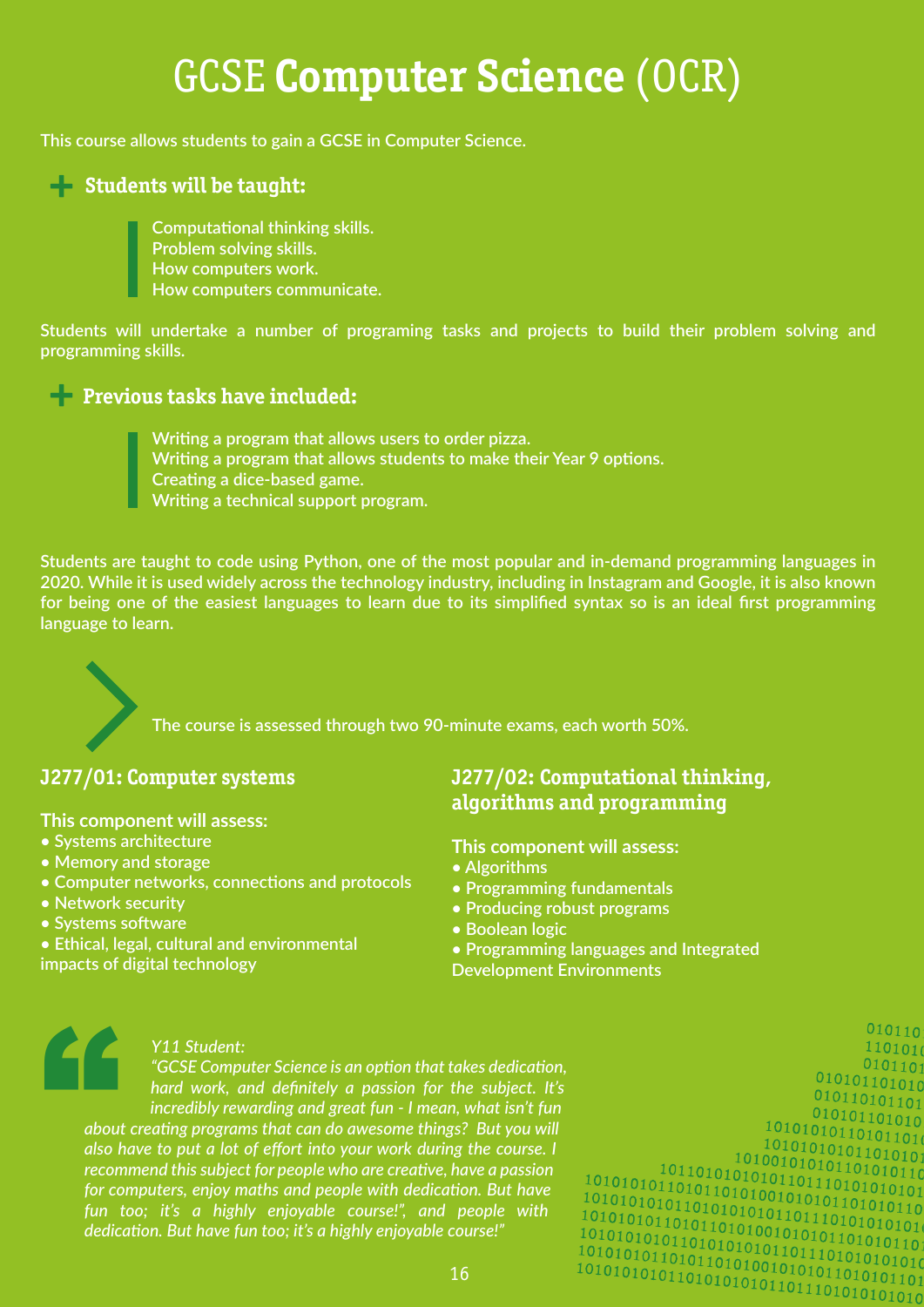# GCSE **Business** (EDEXCEL)

**A GCSE in Business provides you with an insight into what business is; what it could involve and different ways in which it works. Who does it well? Who did it well? How you could do it? We consider the ever-changing dynamic nature of the world and how businesses need to take advantage of opportunities as they arise, as well as safeguard themselves against previously unforeseen forces.**

**We look at small local businesses and huge multi-nationals; the financial risks and rewards of being an entrepreneur, as well as how different business skills and talents can be applied to a vast number of sectors from fashion to sports to the environment.**

**This GCSE will support whatever your plans are for the future; because whatever the plan is, it will be affected by business. The better you understand the nature of making money, the better prepared you will be to make it work for you. Be the boss. Choose business.**

## **+ What skills will I need?**

 **An interest in the news. Problem solver. Be able to come up with persuasive arguments using facts given. Be able to do calculations from given formula and interpret data. Be able to come up with creative ideas, evaluate them and make them better. A can-do attitude!**

**Please note: this option will demand a commitment to learn the necessary vocabulary, as well as an element of expressing yourself verbally, as well as in writing. You should have a desire to become more aware of the working world around you.**

> **Two papers - each worth ninety marks; each 1 hour and 30 minutes long and each worth 50% of your grade.**

## **Paper one investigates small businesses:**

 **Enterprise and entrepreneurship, How to spot a business opportunity, Putting an idea into practice, Making a business effective, Understanding external influences on a business.**

## **Paper two looks at building a business:**

 **Marketing decisions, Operational decisions, Financial decisions, Human resources.**

**The papers break down into three parts:** 

- **Section A (35 marks)**
- **Section B (30 marks)**
- **Section C (25 marks)**

**Section A is multiple choice and short answer, while sections B and C are extended writing questions based on a given business context. Calculators can be used.**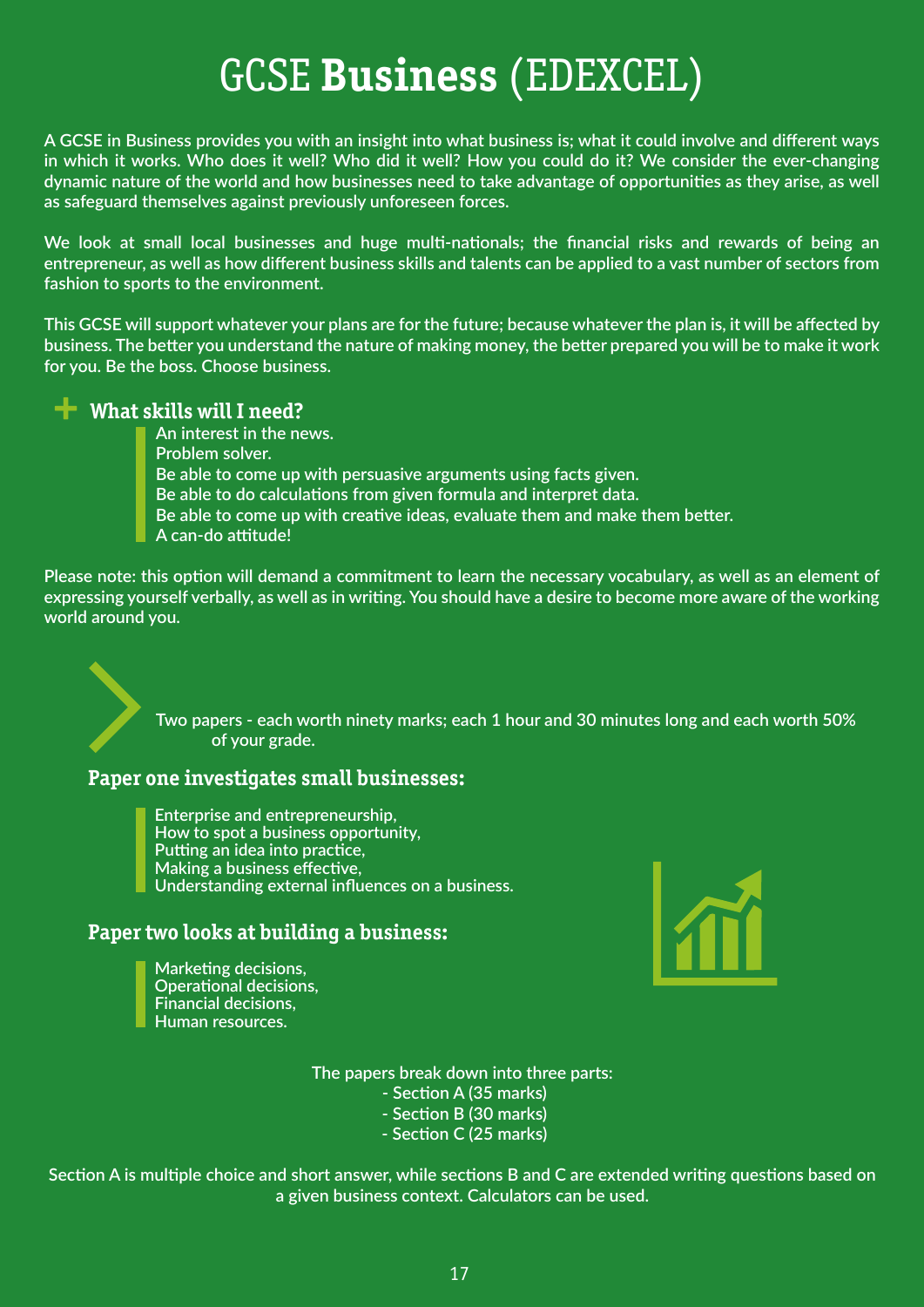# GCSE **Design & Technology** (AQA)

**During Key Stage 4 students will take part in a 'design and make' project that is linked to enhance the quality of students' work, including computer-aided design and manufacture (CAD/CAM) including laser cutting, 3D printing and ICT-based sources for research. Projects will also include control and programming.**

**Students will consider how technology affects society and their own lives and learn that new technologies have both advantages and disadvantages. They will develop an awareness of design by looking at products already on the market, from past to present, and studying styles of design such as 'Memphis' and influential designers such as Alessi and Starck.**

**The Controlled Assessment task, set by AQA, will bring together a wide range of techniques, requiring students to create, develop and communicate solutions to their own individual project briefs. Students will find out about materials and manufacturing techniques and develop high quality design skills and modelling techniques.**

**This course offers students the challenge to become creative, independent thinkers and the outcomes will include designing, making and marketing. Students will submit a concise design e-portfolio with appropriate ICT evidence, together with a 3D working prototype.**



## **Assessment:**

 **50% of the total marks are allocated to the Controlled Assessment task of approximately 30-35 hours. The Controlled Assessment coursework project consists of a single design and making activity from set AQA Design Tasks. Coursework will be internally assessed and moderated, before being seen by the external AQA moderator. The written paper accounts for 50% of the total marks.**

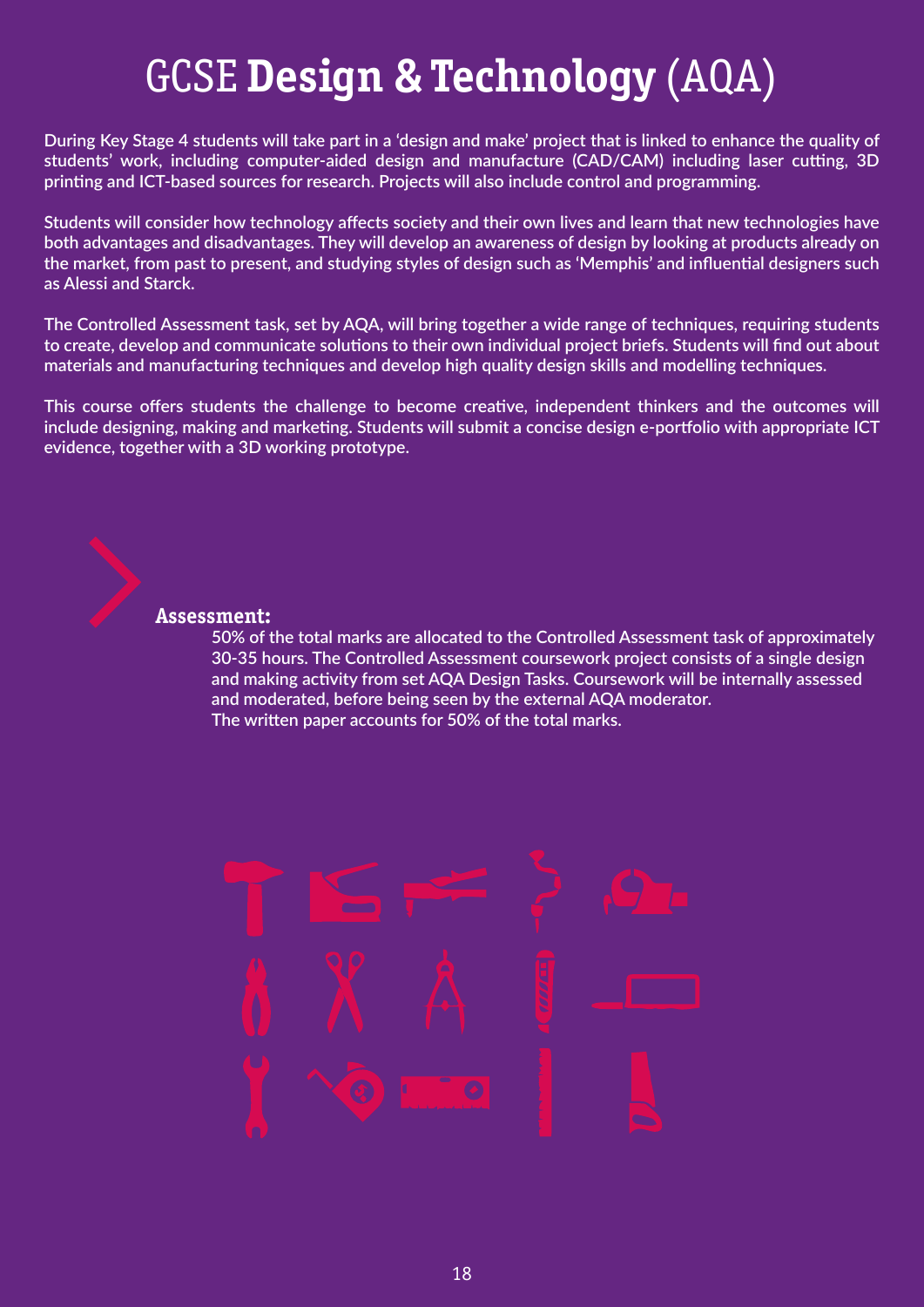# GCSE **Food Preparation & Nutrition** (AQA)

**GCSE in Food Preparation and Nutrition will equip learners with the knowledge, understanding and skills, required to cook and also to apply the principles of food science, nutrition and healthy eating. Studying this course will allow students to make informed decisions about food and nutrition both now and later in life, as well as understand the huge challenges that are faced globally to supply the world with nutritious and safe food.**

## **Food preparation skills are integrated into five core topics:**

 **Food, nutrition and health – Macro Nutrients, Micro Nutrients, Nutritional Needs and Health. Food science – Cooking of food, Heat Transfer and the Functional and Chemical Properties of Food.**

 **Food safety – Food Spoilage, Contamination and the Principles of Food Safety.**

 **Food choice – Factors affecting Food Choice, British and International Cuisines, Sensory Evaluation. Food Labelling and Marketing.**

 **Food provenance – Environmental Impact and Sustainability of Food, Food Processing and Production.**

## **+ Written examination: 1 hour 45 minutes Component 1. Principles of Food Preparation and Nutrition**

 **50% of qualification**

 **This component will consist of two sections and will assess the six areas of content as listed in the specified GCSE content:**

 **Section A: questions based on stimulus material / multiple choice.**

 **Section B: structured, short and extended response questions to assess content related to food preparation and nutrition.**

**+ Internally assessed, externally moderated Component 2. Food Preparation and Nutrition in Action (Non-examination assessment) 50% of qualification**

 **Assessment 1: GLH 10 hours Assessment 2: GLH 20 hours**

## **Assessment 1. The Food Investigation Assessment**

**Students will carry out a series of scientific food investigations which will assess the learner's knowledge, skills and understanding in relation to scientific principles underlying the preparation and cooking of food. A report of 1500 - 2000 words will be produced.**

## **Assessment 2. The Food Preparation Assessment**

**Students will prepare, cook and present a menu which will assess the learner's knowledge, skills and understanding, in relation to the planning, preparation, cooking and presentation of food. A report of 15 A4 sides will be produced.**

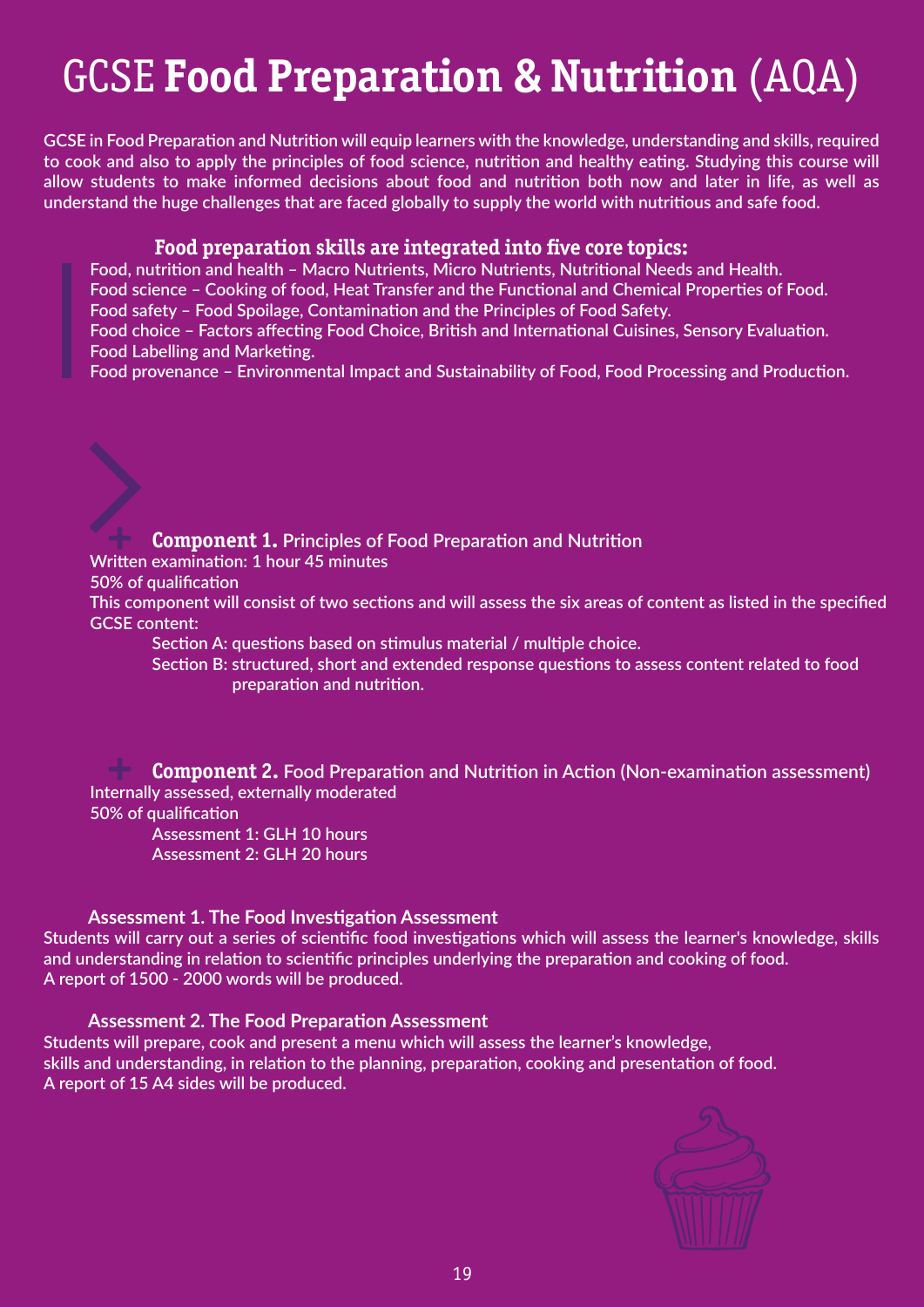# BTEC Tech Award **Digital Information Technology** (Pearson)

**The UK is a world leader in the creative digital industries, such as in the creation of visual effects for the design of interactive interfaces. However, there is growing recognition that we need to build on and improve the UK's capability and capacity for technical innovation and creativity in this area.**

**This BTEC is a Level 2 qualification GCSE equivalent. This course has been designed to engage and enthuse young people with an interest in creative computing, for example the design and use of user interfaces in our world.** 

**The course will encourage learners to consider pursuing education, training and career paths which will contribute to the nation's economic wellbeing, while achieving job satisfaction and rewards in the ICT industry.**

> **The DIT BTEC is a three-unit course; there are two control assessment elements (60% of final grade and an exam unit (40% of the final grade).**

| ÷ | Unit 1: User interfaces. (Controlled Assessment)         |
|---|----------------------------------------------------------|
| ÷ | Unit 2: Spreadsheet analysis. (Controlled Assessment)    |
| ÷ | Unit 3: Effective digital working practices. (Exam Unit) |

**This is an exciting and engaging course that covers a range of practical and creative uses of ICT designed to better prepare students and equip students for a changing future in the ICT field of work.**



## *Y10 student:*

*"I am doing the BTEC IT course, it is allowing me to learn and develop a wide range of creative ICT skills. I did this course because I like ICT in general and I wanted the chance to do the creative things I enjoy. I am designing a user interface for a Morfa Bay. I have learnt how to implement rollover images, embedded maps, sounds and YouTube clips to promote it. I'd recommend this course as it's fun and will help me secure a college course in ICT"*

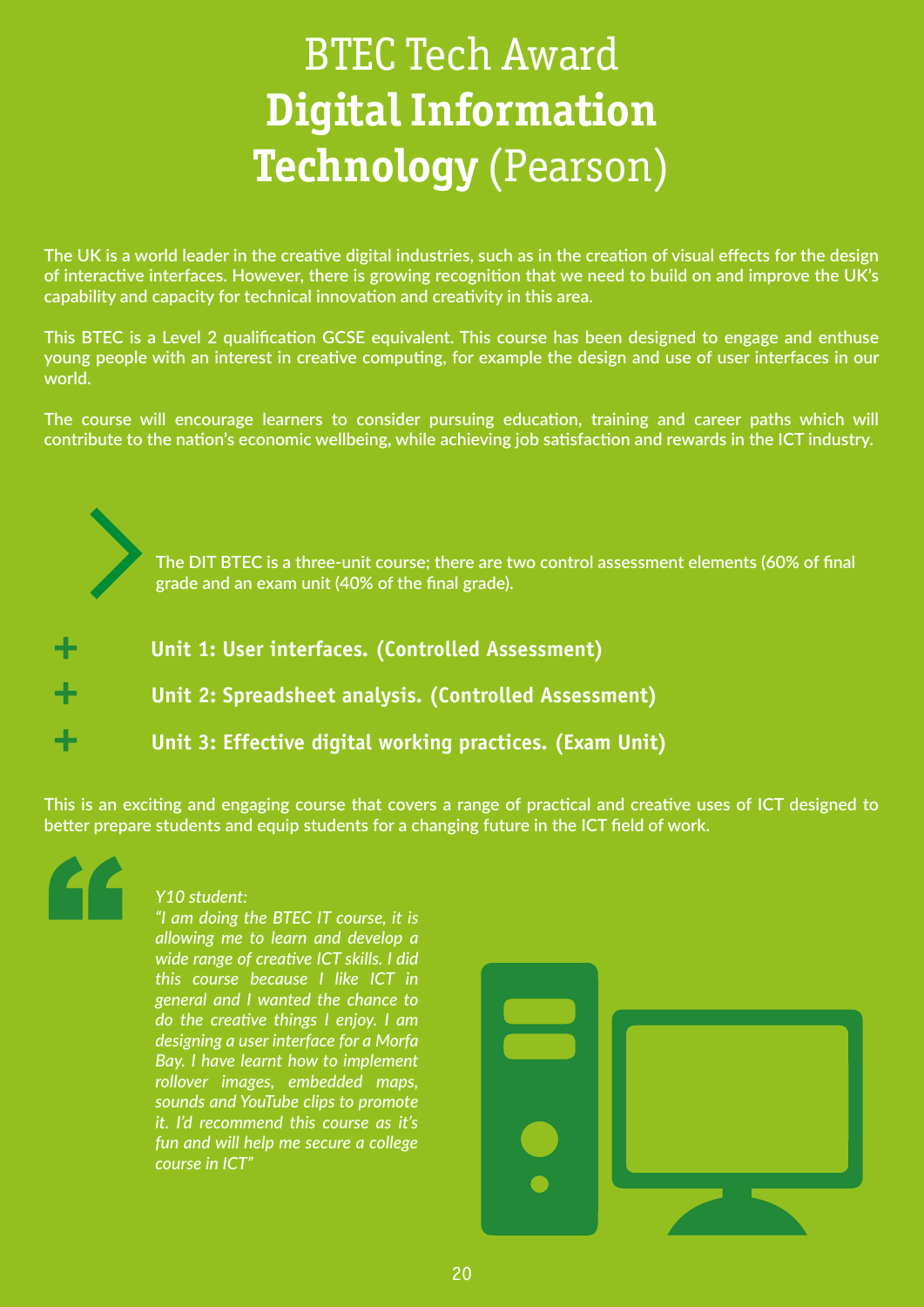# GCSE **Art & Design** (AQA)

**Art and Design is a general art course in which students have the opportunity to work with a wide range of Art and Design two and three dimensional materials and processes in both preliminary studies and in their final outcomes. They will have the opportunity to create two dimensional artefacts such as drawings, paintings, photographs, prints, stencils and collages as well as three dimensional outcomes to include mixed media paintings, vessels, and decorative frames using wood or card. Depending on the theme of the project, students may also have opportunities to work with willow cane, papier-mâché and mod-roc plaster. This course offers students the chance to work in two and/or three dimensions at different points depending on their strengths and interests.**

**This course builds on the important Art and Design approaches that students have learned at Key Stage 3. Learners will continue to develop key art making skills such as: drawing; painting; research and presentation techniques; and the exploration and development of ideas. Final pieces are created at the end of each project and are the result of the creative and investigative work that students will have done in their workbooks up to that point.** 

**Students will be expected to research relevant artists, designers, print-makers, sculptors and photographers and demonstrate a critical understanding of contemporary and historical art forms, using art related language and vocabulary. Some written work will therefore be expected at different points of the course in the form of annotations and notes in students` workbooks as well as research and the student's personal response to the artist or designer they are focusing on. Students will also develop key skills in writing in terms of the evaluation and analysis of their own work. All students in Year 10 have the opportunity to develop their critical and cultural understanding further and at first hand by visiting an art gallery in London in the summer term. In previous years, we have visited the Tate Modern and the Victoria and Albert museum. Projects in Art and Design are inspired by broad themes such as 'Natural Forms', 'Costumes', 'Japanese art', 'Buildings and Structures' and 'Marine Life' and 'Portraiture'. These themes have been adapted from the AQA syllabus and prepare students for the kinds of questions they will encounter in the final exam paper in Year 11.**

## **+ Controlled assessment**

 **One main project completed in Year 10 and a second, smaller project, completed in term 6 of Year 10 and in Year 11, in terms 1 and 2. This portfolio makes up 60% of the final grade.**

## **+ Examination**

 **An individual response to a theme set by the exam board. Students produce a final piece during a 10 hour exam which follows a three month preparatory period (January – March) in Year 11. This portfolio makes up 40% of the final grade. This is a practical exam. Written responses are required in the form of artist research and annotations explaining the design developments as part of the portfolio.**

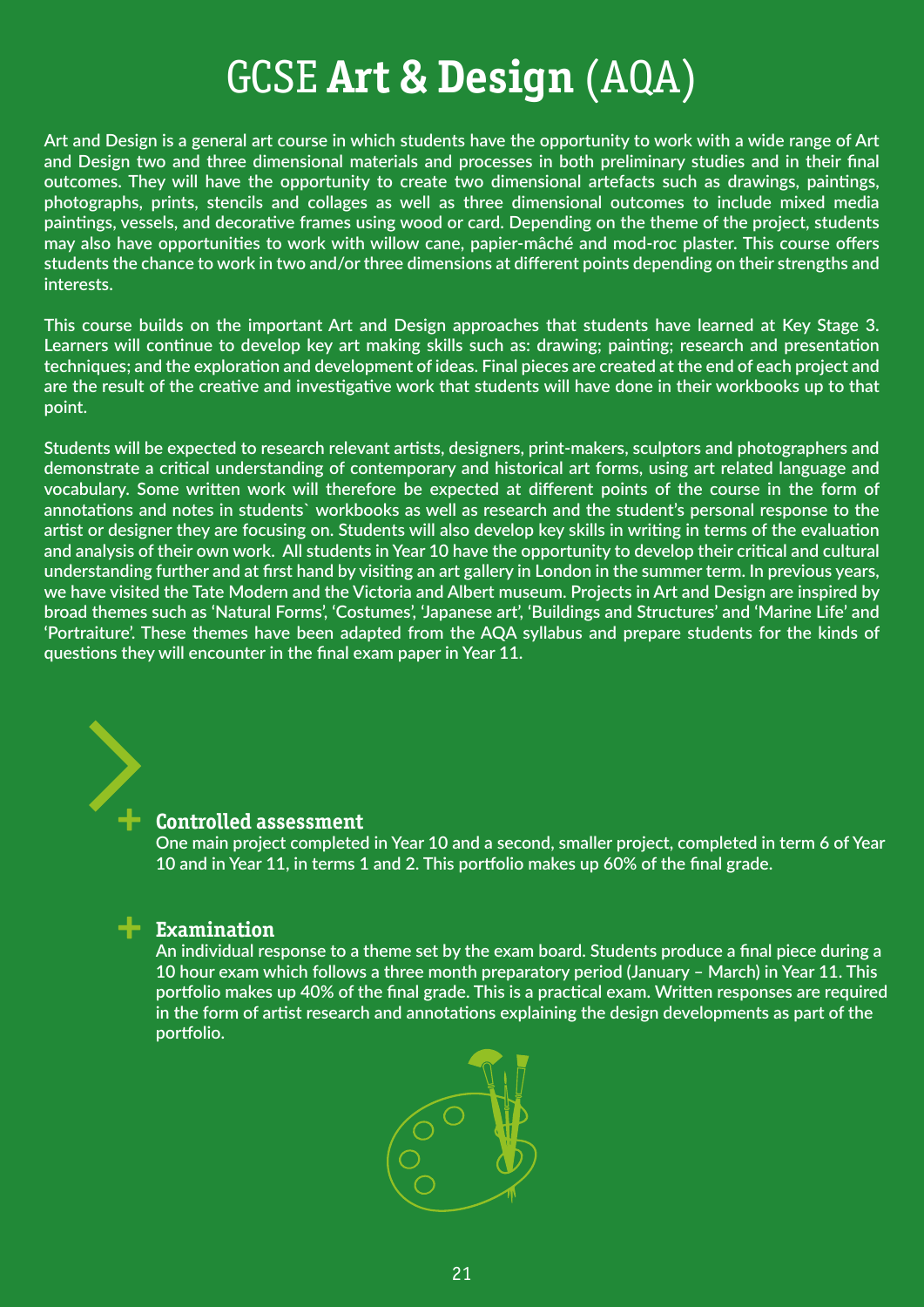# GCSE **Drama** (AQA)

## **Do you enjoy?**

- **Expressing yourself in a creative and confident way?**
- **Working as part of a group, contributing ideas and supporting others?**
- **Exploring new and imaginative ideas, creating your own performances?**
- **Working with scripts and plays?**
- **Attending live theatre?**

**Drama is a creative and imaginative subject; commitment and a sense of humour are very important. You need to be able to work well with other students and contribute ideas.**

**If you answered yes to any of these and this sounds like you, then Drama could be the right GCSE for you.**

## **Component 1: Understanding drama 40% (Written Paper) Externally set and marked**

**This is a written exam that takes place at the end of the second year of study. This written exam is structured to enable candidates to demonstrate their knowledge and understanding of drama skills from all aspects of the 2 years of study. Students will visit several live theatre productions in preparation for the paper and explore a variety of texts. Students will be expected to complete a range of written tasks which will enable them to demonstrate knowledge and understanding of performance skills.**



 **Component 2: Devising drama 40% (practical)**

**This component is marked by teachers and moderated by AQA.**

**Over the two years of study you will complete 2 practical devising units of performance for assessment. You will work with a range of stimuli such as poems, objects, pictures, newspapers and music to create original performances. Each option consists of 2 parts as the assessments take into account the students' work and contributions during the preparation period as well as their final performance:** 

- **1. Devising log. (60 marks)**
- **2. Devised performance. (20 marks)**

**In preparation for this unit you will need to be committed to attending after school rehearsals.**

## **Component 3: Texts in practice 20% (practical)**

## **This component is marked by AQA.**

**You will have the opportunity to study and perform a range of plays. You will learn about structure, character objective, pace, technique, subtext, creating tension and comedy with plays. Your assessment for this component will consist of performing two extracts from one play for an external examiner.**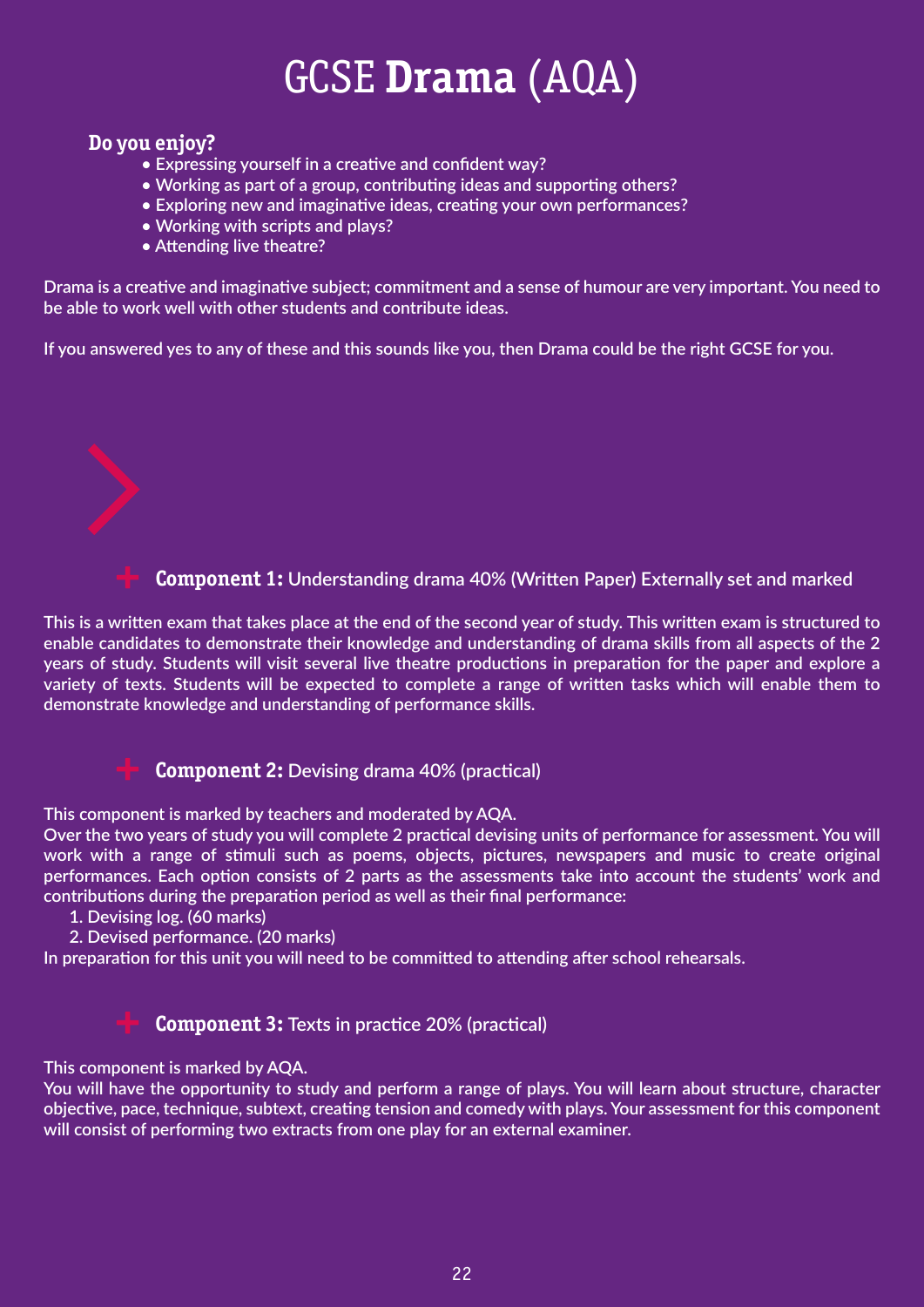# GCSE **Music** (Eduqas)

**Music is a unique form of communication that can change the way students feel, think and act. Music forms part of an individual's identity and a positive interaction with music can develop students' competence as learners and increase their self-esteem. Music brings together intellect and feeling and enables personal expression, reflection and emotional development. As an integral part of all culture, past and present, music helps students understand themselves, relate to others and develop their cultural understanding, while forging important links between home, school and the wider world. There are no previous learning requirements for this specification, although the KS3 curriculum is designed to prepare the students in every way. The Key Stage 3 curriculum is designed to link to the areas for study and assessment objectives outlined by the exam board at GCSE. Therefore, students opting to take music GCSE will have a solid core understanding from their Key Stage 3 study to enable success in later examinations. The spiral learning approach gives students confidence by rotating through genres and musical devices at an incrementally higher level every time. This is also important for embedding confidence around new musical language and exam focussed writing rubrics. Eduqas builds on subject content which is taught at Key Stage 3 and provides a suitable foundation for the study of music at either as BTEC or A level. In addition, the specification provides a coherent, satisfying and worthwhile course of study for learners who do not progress to further study in this subject but ensure they become a culturally rich and well-rounded person. You do not need to be an instrumentalist, but you must be willing to compose and perform, either as an instrumentalist or on the Macs as a producer.**

## **Unit 1: Performance**

 **Value 30% A minimum of two pieces One must be ensemble The other can be solo or another group piece 5% for programme notes linked to an AoS on one of the pieces**

## **Unit 2: Composing**

 **Total duration of compositions: 3-6 minutes 35% of qualification** 

 **Section A: Composing (30%) Two compositions, one of which must be in response to a brief set by the exam board. Learners will choose one brief from a choice of four, each one linked to a different area of study. The briefs will be released during the first week of September in the academic year in which the assessment is to be taken. The second composition is a free composition for which learners set their own brief.**

 **Section B: Evaluating (5%) An evaluation of the piece composed in response to a brief set by the exam board.**

*Unit 3: Appraising* (Being able to talk about music using the correct vocabulary)  **Written examination: 1 hour (approximately) 30% of qualification**

- **Area of study 1: Musical Forms and Devices**
- **Area of study 2: Music for Ensemble**
- **Area of study 3: Film Music**
- **Area of study 4: Popular Music**

## **Assessment objectives and weightings**

 **Learners must demonstrate their ability to:**

- **AO1 Perform with technical control, expression and interpretation**
- **AO2 Compose and develop musical ideas with technical control and coherence**
- **AO3 Demonstrate and apply musical knowledge**
- **AO4 Use appraising skills to make evaluative and critical judgements about music**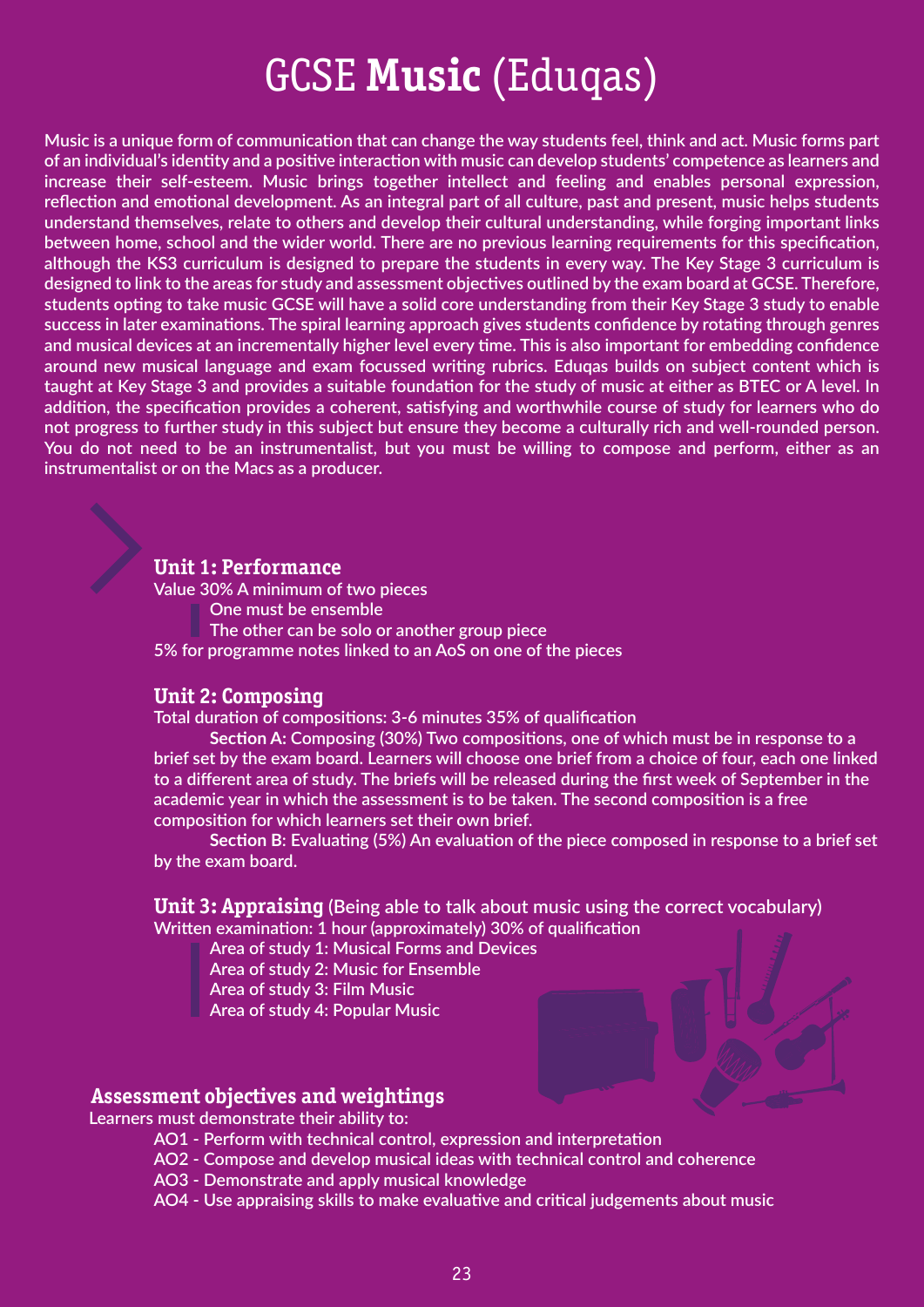# GCSE **Physical Education** (EDEXCEL)

**The PE course(s) running will be finalised once option numbers are in. Once numbers are clear, a decision will be made whether to run the GCSE PE course or the Vcert Technical award. Both courses are GCSE equivalent and are recognised by future sixth form providers.**

## **Who is the course aimed at?**

- **Students who demonstrate an excellent commitment to their PE curricular study and extra-curricular work.**
- **Students who are driven to succeed and have a passion for sport.**



## **Coursework**

 **30% of the final GCSE grade comes from the student's practical ability. These performances are assessed during the general presentation of the fine skills and during the performance of tactics and techniques.** 

**Students are assessed in 3 different sports. (1 team activity, 1 individual activity and 1 which is a free choice). These sports can be assessed during curriculum time or if students are participating in sports which are not covered in our curriculum, they can still be assessed.**

**For one sport, students will have to complete a PEP (Personal Exercise Programme) as part of their assessment. This contributes to 10% of the final grade.**

**Final Examination 60% of the final grade is achieved through two written examinations.** 

**The two main focus areas of the examinations are:**

- **Fitness and Body Systems.**
- **Health and Performance.**

# Tech Award **Health & Fitness** (NCFE LEVEL 1&2)

**This qualification is designed for learners who want an introduction to health and fitness that includes a vocational and project-based element. The qualification will appeal to learners who wish to pursue a career in the health and fitness sector or progress to further study.**

> **This qualification has two assessments: one external written examination and one internal synoptic project. The examination is worth 40% of the technical award and is 1½ hours long. The internal synoptic project is worth 60% of the technical award.**

## **By the end of the course, students will be able to:**

 **Understand the structure and function of body systems and how they apply to health and fitness. Understand the effects of health and fitness activities on the body. Understand health and fitness and the components of fitness. Understand the impact of lifestyle on health and fitness. Understand how to test and develop components of fitness.**

 **Understand how to apply health and fitness analyses and set goals.**

 **Understand the principles of training.** 24

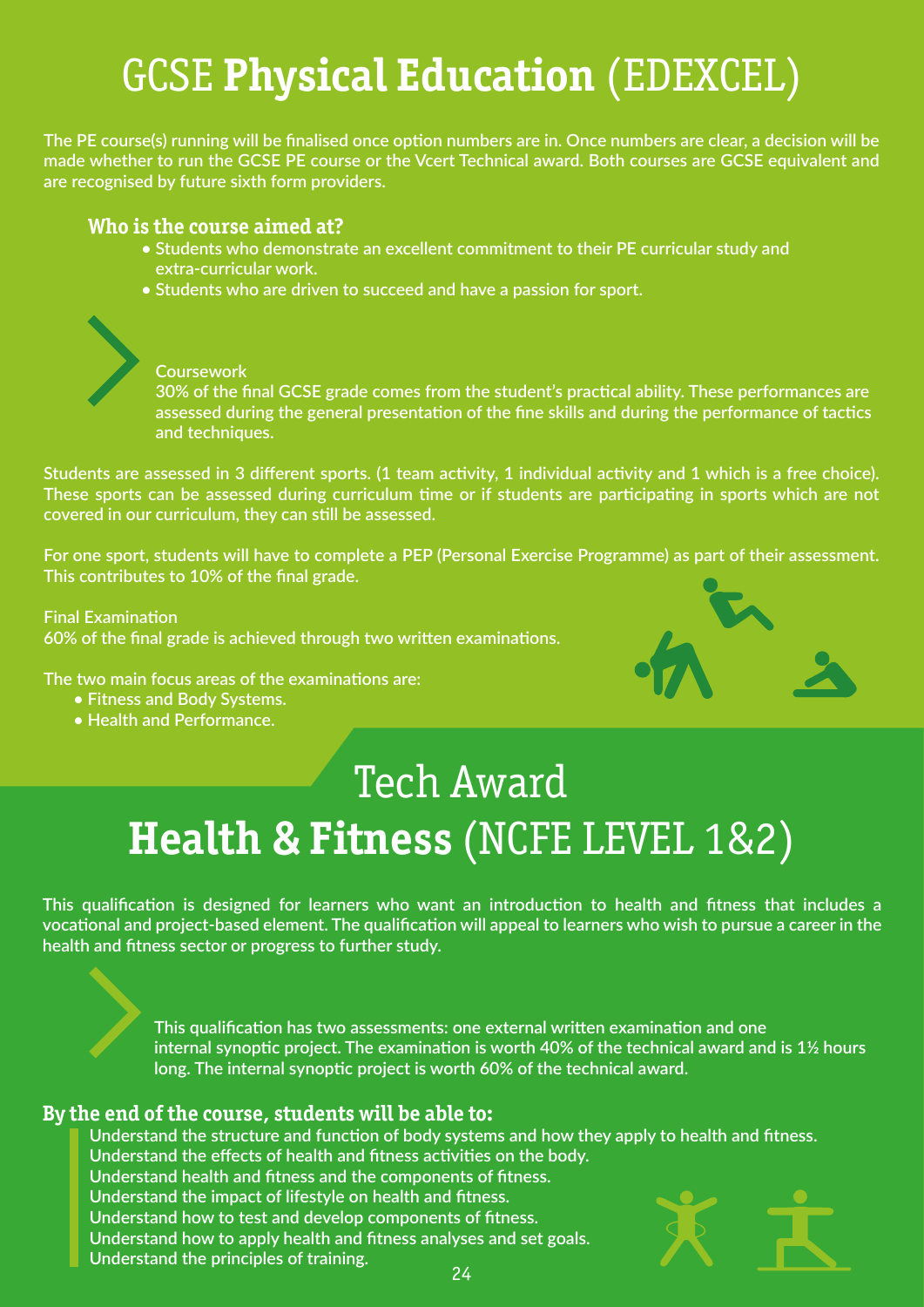# Tech Award **Child Development & Care** (NCFE LEVEL 2)

**This qualification provides the opportunity to gain a vocational qualification that gives a basic introduction to the sector. It includes the knowledge and understanding of child development and well-being necessary for working with children in a variety of settings. It is aimed at those who wish to be introduced to childcare and development of children aged 0-5 years. All units have to be passed to achieve the qualification. A\*- D are the grades awarded.**

## **Unit 1: An introduction to working with children aged 0 - 5 years**

**+ This unit aims to give an overview of the types of settings and provision for children. You will learn how to prepare for working in settings and the responsibilities of early years workers.**

**Externally set task - Internally assessed** 

## **Unit 2: Development and well-being 0 - 5 years**

**+ This unit focuses on holistic development and factors that affect development. You will be introduced to ways of observing children so that you can support development through appropriate activities and care routines. You will also learn how to work with children when they move from one setting to another.**

**Externally set task - Internally assessed** 

## **Unit 3: Childcare and Development 0 - 5 years**

**+ This unit will assess your knowledge about the development of children aged 0-5 years. You will be expected to know about the different types of care settings and your responsibilities if you were learning how to work with children. You need to show that you understand how children develop, what can affect their development and the individual care needs they may have. You will need to show that you know ways to care for them and simple activities that help them to develop in a heathy and safe way.**

**EXAM** (short written answers)

# Tech Award **Dance** (BTEC LEVEL 1&2)

**Students to be assessed in various dance styles by following a project and practical based course. Learners will examine live and recorded performances in order to develop their understanding of practitioners' work in dance, with reference to influences, outcomes and purpose. The course is designed to challenge and motivate students through practical performance and choreography.**

## **There are 3 components to the course:**

 **Component 1: Exploring Performing Arts - Dance Approach Component 2: Developing Skills and Techniques Component 3: Responding to a brief**



## **Assessment:**

 **Components 1 and 2 are internally assessed. Component 3 is a synoptic external assessment set by the exam board.**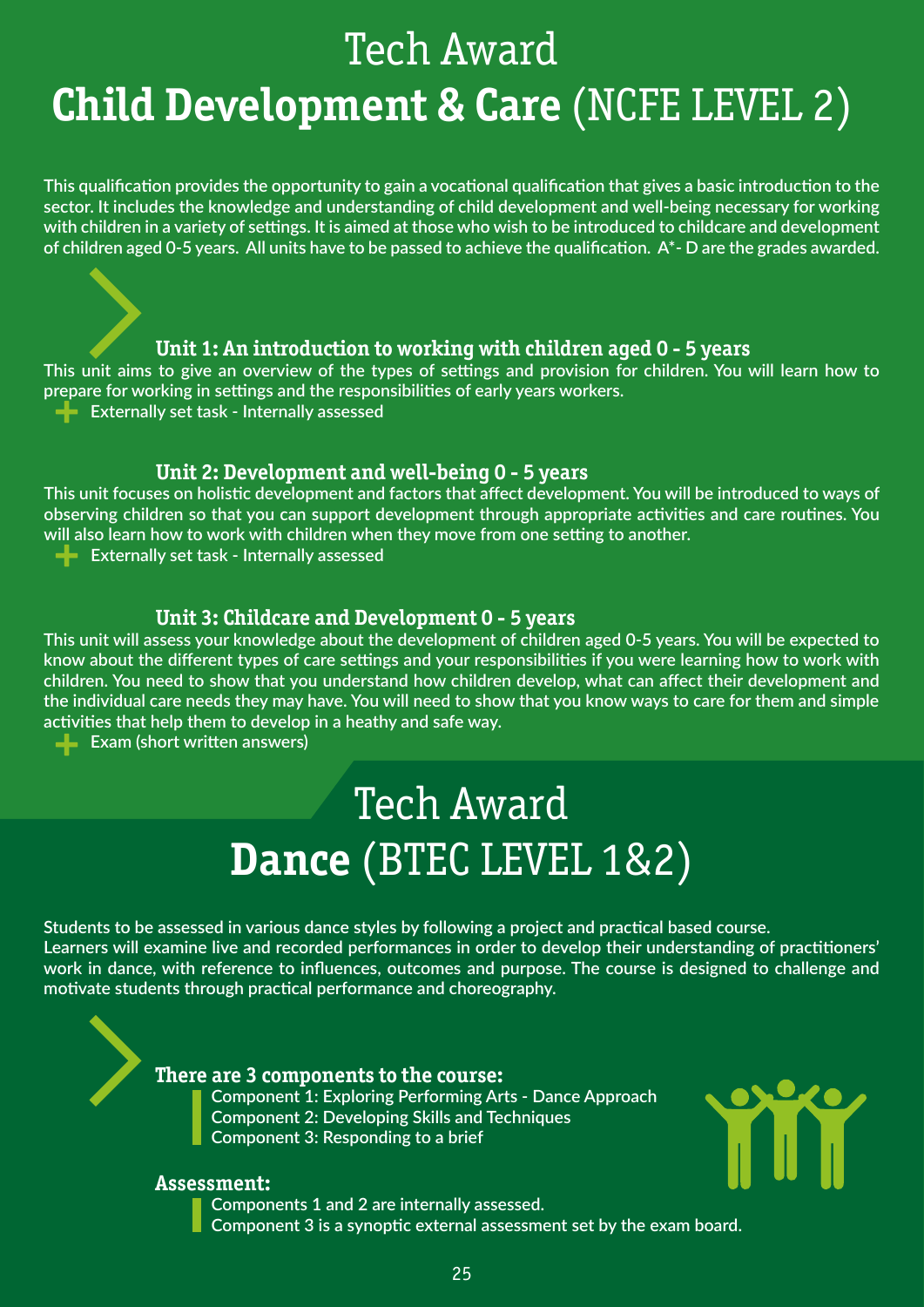# GCSE **Religious Studies** (AQA)

## **What is Thematic Studies?**

**You will debate contemporary issues present in today's society, forming your own moral opinion, whilst exploring the influential beliefs of others. We explore questions such as; is the death penalty morally acceptable? Is there real equality in family relationships? Is gender and sexuality fixed? Is war ever justified? Is there life after death? What is the value of human life? Is there a God? How was the universe created?**

## **What are Theological Views?**

**Theology if the study of religion, exploring the fundamental religious beliefs that influence peoples behaviours, actions and thoughts. For many people around the world religion underpins their actions, studying the beliefs and practices of religious people can give you a holistic understanding of human behaviour. Understanding religious identity can help support the understanding of diversity across the global community. We study Christianity and Buddhism at GCSE, exploring contrasting beliefs that range from the West to the Far East.**

## **I think, therefore I earn!**

**You can use Thematic Studies and Theological Views for careers in; business, medicine, health, teaching, law, management, social work, community work, media, government, journalism (especially international), human resources, international aid, construction, police, youth work, counsellor and many more. This is an academic subject welcomed by top colleges and Russell Group universities. This is because it allows you to develop balance in your arguments and supports literacy skills in extended writing.**

## **Paper 1: Beliefs, Teachings and Practices**

- **Christian Beliefs and Teachings The concept of God, salavation, the afterlife.**
- **Christian Practices Worship, the sacraments, festivals, evangelism, persecution.**
- **Buddhist Beliefs and Teachings Life of Buddha, Dhamma, the noble truths, traditions.**
- **Buddhist Practices Worship, meditation, festivals, karma, compassion.**

## **Paper 2: Thematic Studies**

- **Relationships and Families Marriage, relationships, purpose of family, gender equality.**
- **Religion and Life The origins of the universe and life, environment, animal ethics.**
- **Religion, Peace and Conflict Nuclear war, Holy war, forgiveness, terrorism.**
- **Religion, Crime and Punishment Types of punishment, aims of punishment, types of crime, the treatment of criminals.**

## GCSE **Sociology** (AQA)

**Sociology students are particularly in demand for 'people centred' jobs and professions that need people to be analytical in their approach, weighing up evidence and reaching considered conclusions. Professions such as media research, law, police, journalism, teaching, social and welfare work, civil service and local government research and policy making, advertising, nursing, medicine and market research.**

**During the course students will study the following topics:**

## **Unit 1**

- **Families.**
- **Education.**

**• Relevant areas of social theory and methodology. Assessment - Written paper 50% of total marks. Assessment - Written paper 50% of total marks 1hr 45 mins 1hr 45 mins.**

## **Unit 2**

- **Social Stratification.**
- **Crime and Deviance.**

**• Relevant areas of social theory and methodology.**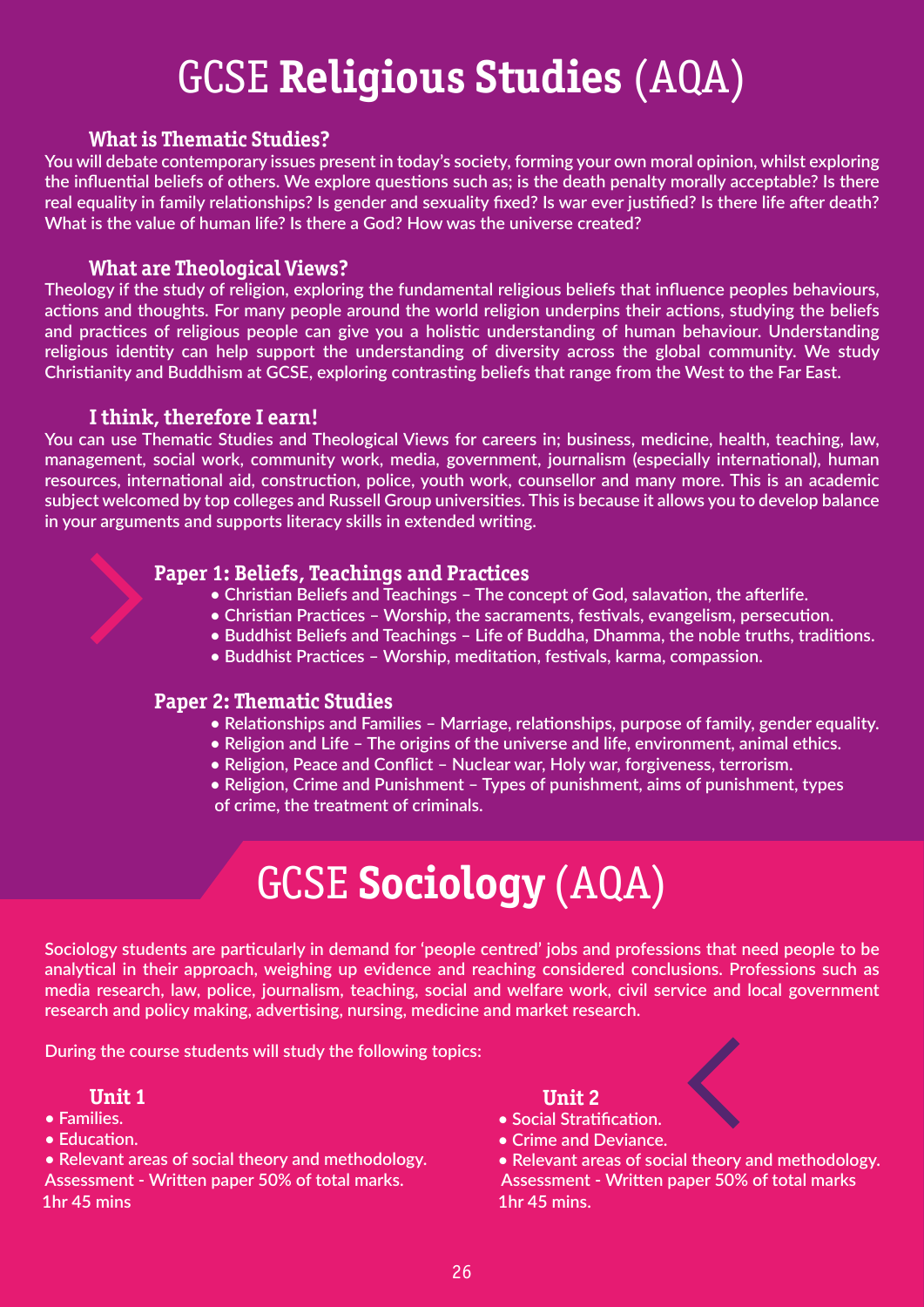# Tech Award **Travel and Tourism** (Pearson BTEC LEVEL 1&2)

 **Who is the qualification for?**

**The Pearson BTEC Level 1/Level 2 Tech Award in Travel and Tourism is for students who want to acquire sector-specific applied knowledge through vocational contexts by studying the aims, products and services of different travel and tourism organisations, their use of consumer technologies, the features of tourist destinations, how organisations meet customer needs and preferences, and the influences on global travel and tourism as part of their Key Stage 4 learning.**

**Students taking this qualification will study three components, covering the following content areas:**

- **The aims of travel and tourism organisations, how different organisations work together and types of travel and tourism, the features that make destinations appealing to visitors and different travel routes**
- **How organisations use market research to identify travel and tourism trends, and customer needs and preferences, and selection of products and services and planning a holiday to meet customer needs and preferences**
- **Factors that may influence global travel and tourism, and how travel and tourism organisations and destinations respond to these factors, and the potential impacts of tourism on global destinations and how destinations can manage the impacts of tourism and control tourism development to achieve sustainable tourism.**

**This Tech Award complements the learning in GCSE programmes such as GCSE Geography and GCSE Business by broadening learners' experience and skills participation in different contexts, with the opportunity for them to practically apply their knowledge and skills through areas such as investigating different travel and tourism organisations, how they identify trends and customer needs to provide products and services, the factors influencing tourism, and the impact of tourism on destinations.**

> **The first two units are internally assessed and external moderated. The third unit is completed under controlled assessment in the school and sent way to be externally moderated. All units must be passed to achieve the qualification.**